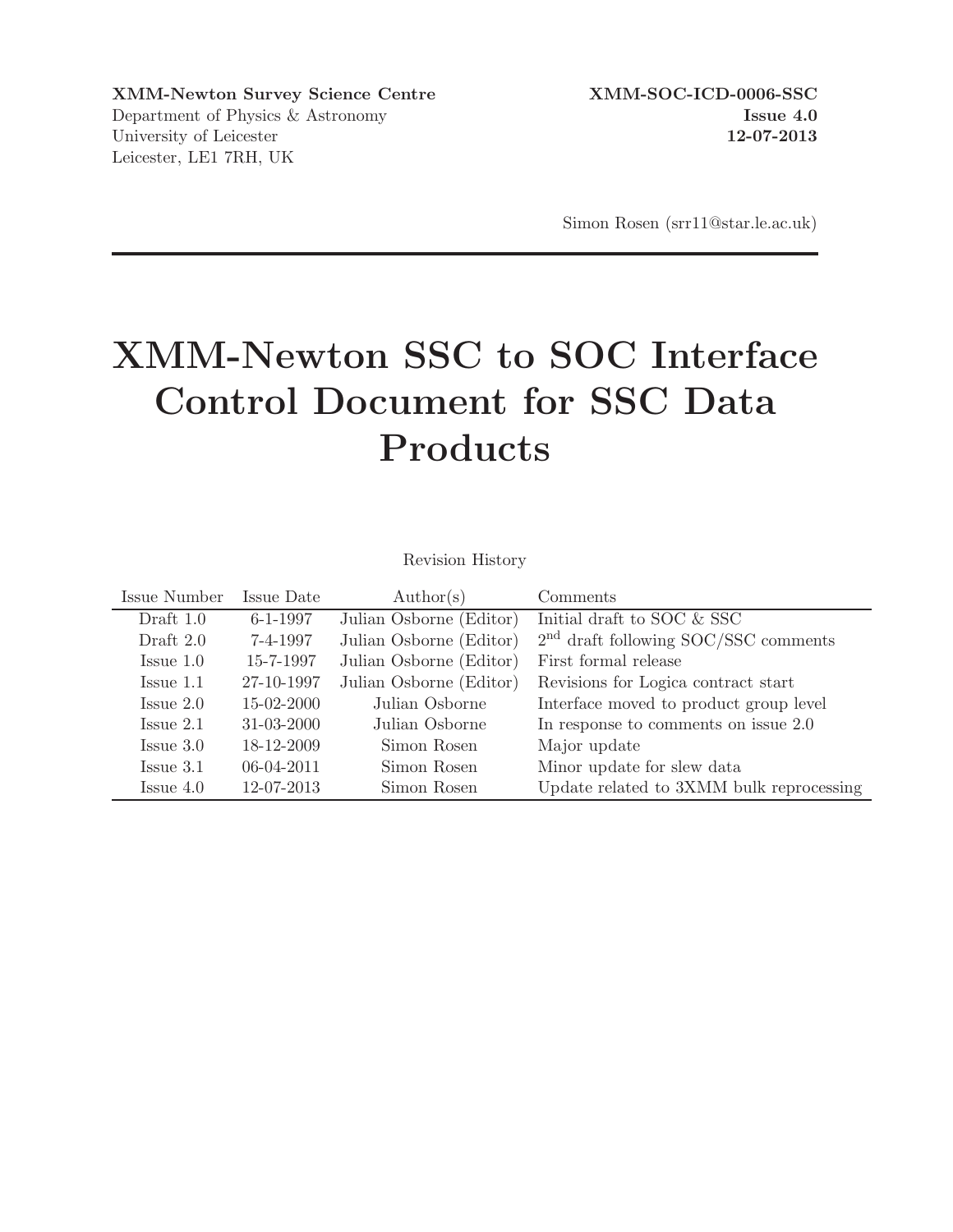## XMM-Newton SSC to SOC Interface Control Document for SSC Data Products

XMM-SOC-ICD-0006-SSC

Issue 4.0

Simon Rosen (srr11@star.le.ac.uk)

12-07-2013

Agreed by F. Jansen (ESAC): ..............................

Agreed by M. Watson (SSC): ..............................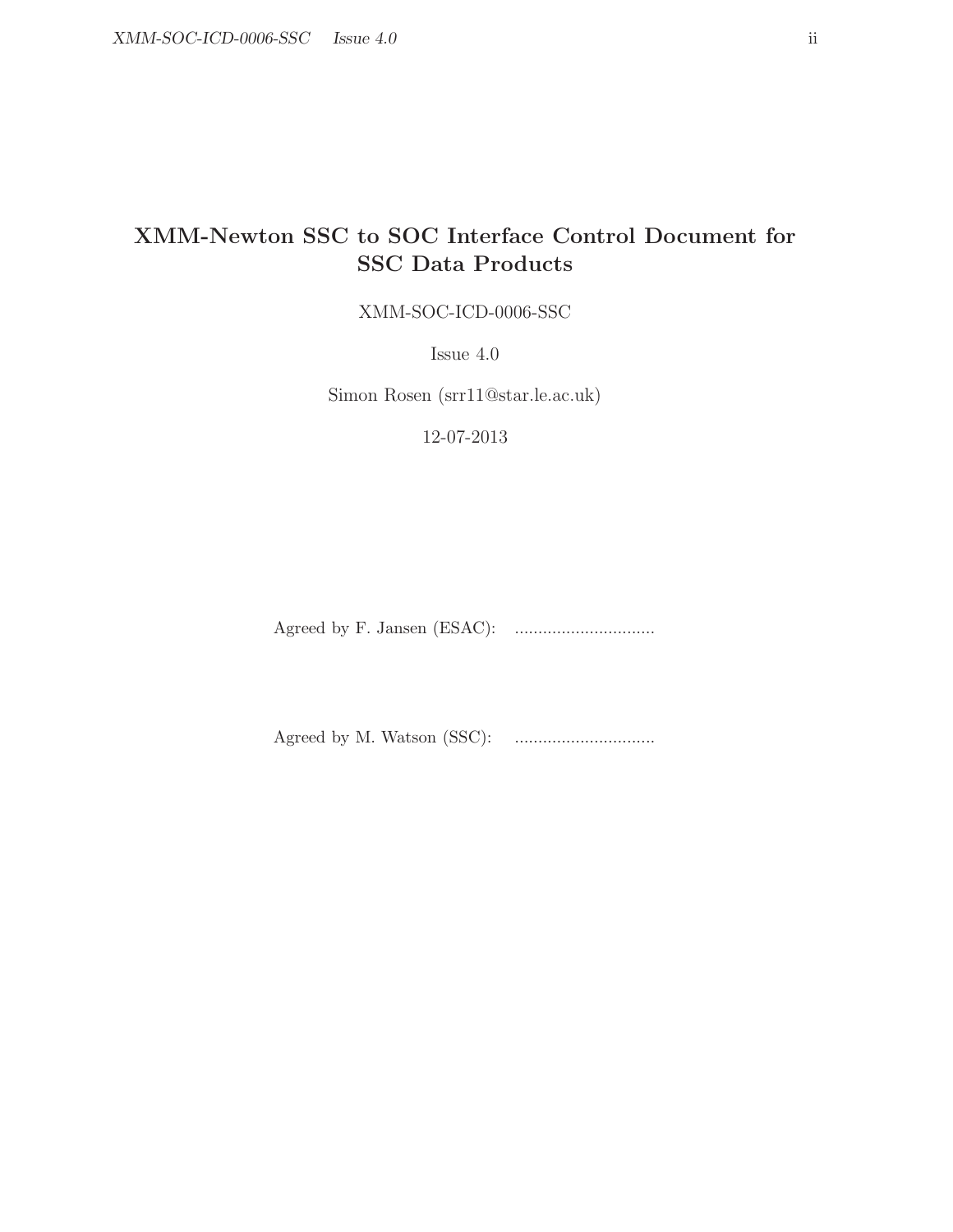## Contents

| 1                | Acronym list                                                                                                                                                                                                                                                           | 1                                                                                                                                                 |
|------------------|------------------------------------------------------------------------------------------------------------------------------------------------------------------------------------------------------------------------------------------------------------------------|---------------------------------------------------------------------------------------------------------------------------------------------------|
| $\overline{2}$   | Applicable and reference documents<br>2.1<br>2.2                                                                                                                                                                                                                       | $\overline{2}$<br>$\overline{2}$<br>$\overline{2}$                                                                                                |
| 3                | Introduction                                                                                                                                                                                                                                                           | 3                                                                                                                                                 |
| 4                | File Types<br>PIPE file<br>4.1<br>4.2<br>4.3<br>4.4<br>4.4.1<br>4.4.2<br>4.5<br>4.6                                                                                                                                                                                    | $\overline{5}$<br>$\overline{5}$<br>$\overline{5}$<br>$\overline{5}$<br>$\overline{5}$<br>$\overline{5}$<br>$\overline{5}$<br>$\overline{5}$<br>6 |
| $\bf{5}$         | SSC to SOC product transport<br>5.1<br>5.2<br>5.3<br>The filename of the processing report file $\ldots \ldots \ldots \ldots \ldots \ldots \ldots$<br>The processing report file $\ldots \ldots \ldots \ldots \ldots \ldots \ldots \ldots \ldots \ldots \ldots$<br>5.4 | $\overline{7}$<br>$\overline{7}$<br>8<br>9<br>9                                                                                                   |
| 6                | File names<br>File name conventions $\ldots \ldots \ldots \ldots \ldots \ldots \ldots \ldots \ldots \ldots \ldots$<br>6.1<br>6.2<br>PIPE file<br>6.3<br>6.4<br>6.5                                                                                                     | 12<br>12<br>12<br>12<br>12<br>13                                                                                                                  |
| 7                | <b>Deliverable Files</b><br>7.1<br>7.2                                                                                                                                                                                                                                 | 14<br>14<br>15                                                                                                                                    |
| 8                | Deliverable file keywords<br>8.1                                                                                                                                                                                                                                       | 16<br>16                                                                                                                                          |
| $\boldsymbol{9}$ | Appendix 1<br>9.1<br>9.1.1                                                                                                                                                                                                                                             | 18<br>18<br>18                                                                                                                                    |
|                  | 10 Appendix 2<br>10.2 Example PPS product group keyword substring values                                                                                                                                                                                               | 19<br>19<br>19                                                                                                                                    |
|                  | 11 Appendix 3<br>11.1 Constituents of the pipeline product group files                                                                                                                                                                                                 | 20<br>20                                                                                                                                          |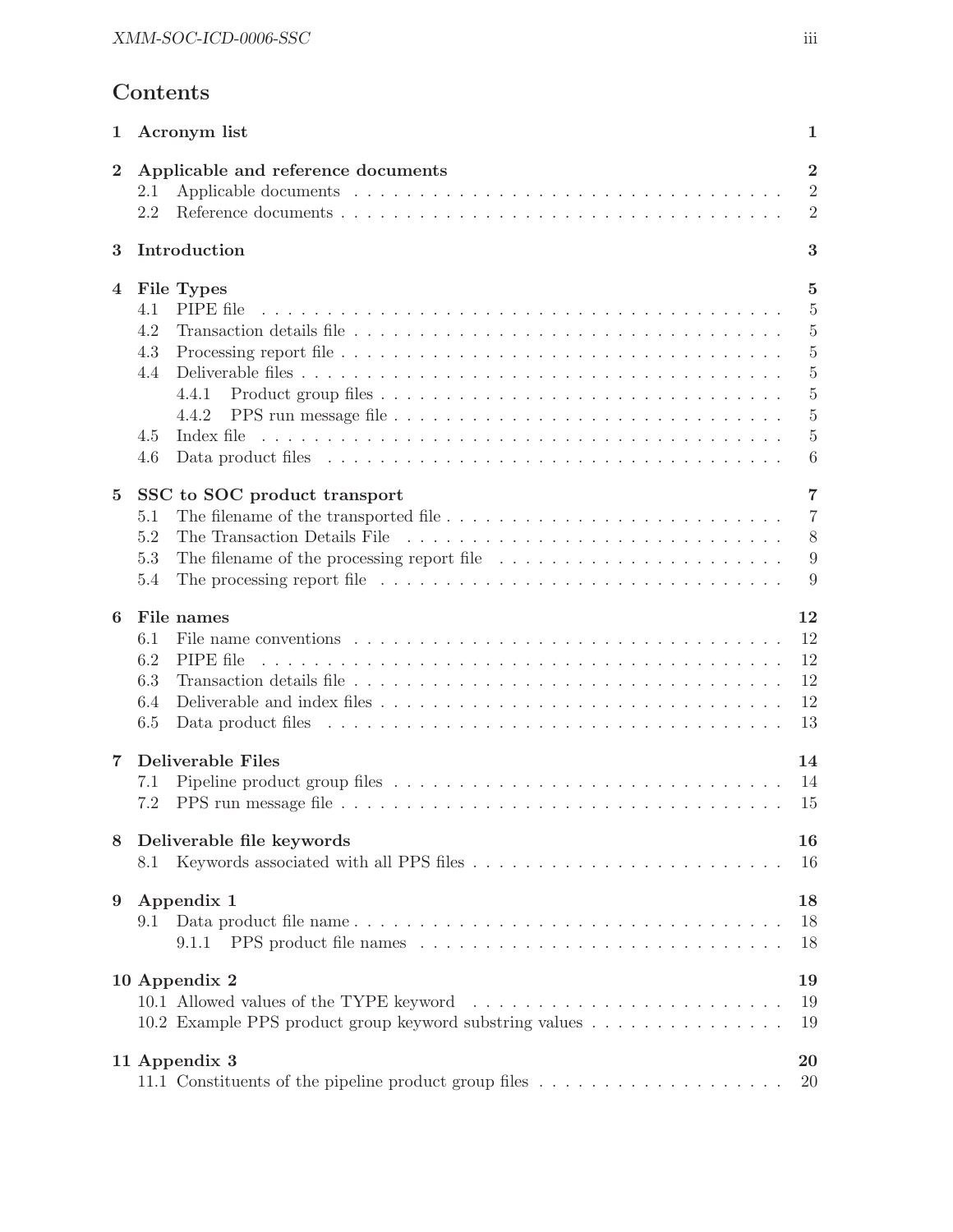## 1 Acronym list

| <b>ASCII</b>      | American Standard Code for Information Interchange |  |  |
|-------------------|----------------------------------------------------|--|--|
| <b>CCD</b>        | Charge Coupled Device                              |  |  |
| $CD$ -ROM         | Compact Disk - Read-Only Memory                    |  |  |
| DEC               | Declination                                        |  |  |
| <b>DTS</b>        | Data transfer system                               |  |  |
| <b>EPIC</b>       | European Photon Imaging Camera                     |  |  |
| <b>FITS</b>       | Flexible Image Transport System                    |  |  |
| <b>FOV</b>        | Field Of View                                      |  |  |
| <b>FTS</b>        | File Transfer System                               |  |  |
| GNU               | Gnu's Not Unix                                     |  |  |
| <b>HTML</b>       | Hyper-Text Markup Language                         |  |  |
| <b>ICD</b>        | Interface Control Document                         |  |  |
| ID                | <b>IDentifier</b>                                  |  |  |
| <b>ISO</b>        | International Organisation for Standardization     |  |  |
| <b>MOS</b>        | Metal Oxide Semiconductor                          |  |  |
| ODF               | Observation Data File                              |  |  |
| OM                | Optical Monitor                                    |  |  |
| OSW               | <b>OM</b> Science Window                           |  |  |
| PN                | Positive-Negative                                  |  |  |
| <b>PNG</b>        | Portable Network Graphics                          |  |  |
| PS                | PostScript                                         |  |  |
| <b>PPS</b>        | Pipeline Processing System                         |  |  |
| <b>PRS</b>        | Processing Report File                             |  |  |
| RA                | Right Ascension                                    |  |  |
| <b>RGS</b>        | Reflection Grating Spectrometer                    |  |  |
| SAS               | Science Analysis System                            |  |  |
| <b>SDF</b>        | Slew Data File                                     |  |  |
| $_{\mathrm{SOC}}$ | Science Operation Centre                           |  |  |
| SSC               | Survey Science Centre                              |  |  |
| URL               | Uniform Resource Locator                           |  |  |
| <b>XID</b>        | X-ray IDentification programme                     |  |  |
| <b>XMM</b>        | X-ray Multi-Mirror                                 |  |  |
| <b>XSA</b>        | <b>XMM-Newton Science Archive</b>                  |  |  |
|                   |                                                    |  |  |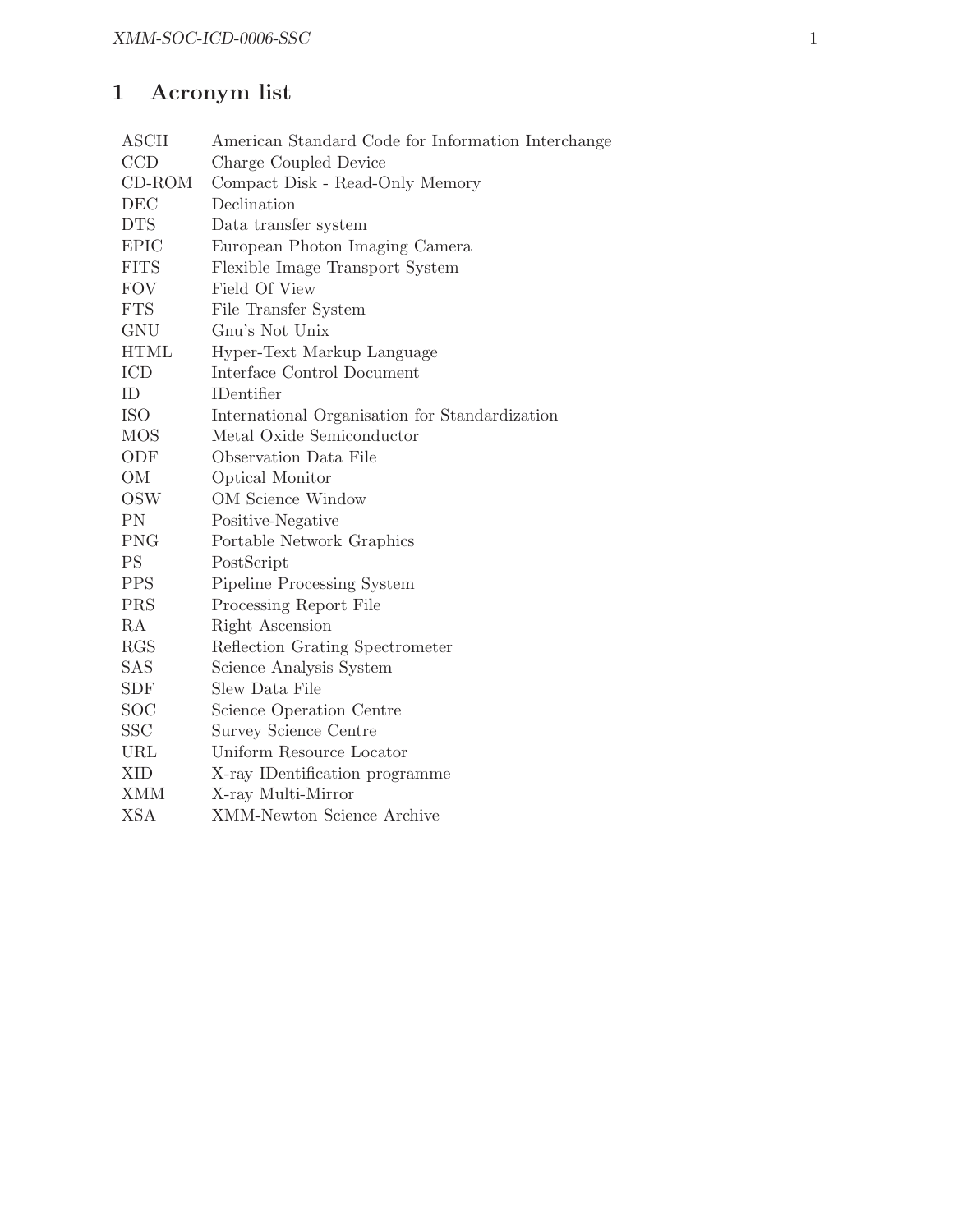## 2 Applicable and reference documents

## 2.1 Applicable documents

- A-1 XMM-SOC-ICD-0007-DPD XMM Interface Control Document Top Level File Transfer System (FTS) - Issue A6, 1999 Jan 27
- A-2 XMM-SOC-ICD-0023-GC Keyword Specification for File Ingestion into AMS ICD issue 1.3, 27 April 2001

## 2.2 Reference documents

- R-1 XMM-SOC-ICD-0004-SSD Interface Control Document: Observation and Slew Data Files - Issue 2.13, 2008 Sep 29
- R-2 Definition of the Flexible Image Transport System (FITS), Hanisch, R. J. et al, 2001, A&A, 376, 359-380: (http://fits.gsfc.nasa.gov/)
- R-3 SSC-LUX-SP-0004 Specifications for Individual SSC Data Products issue 4.0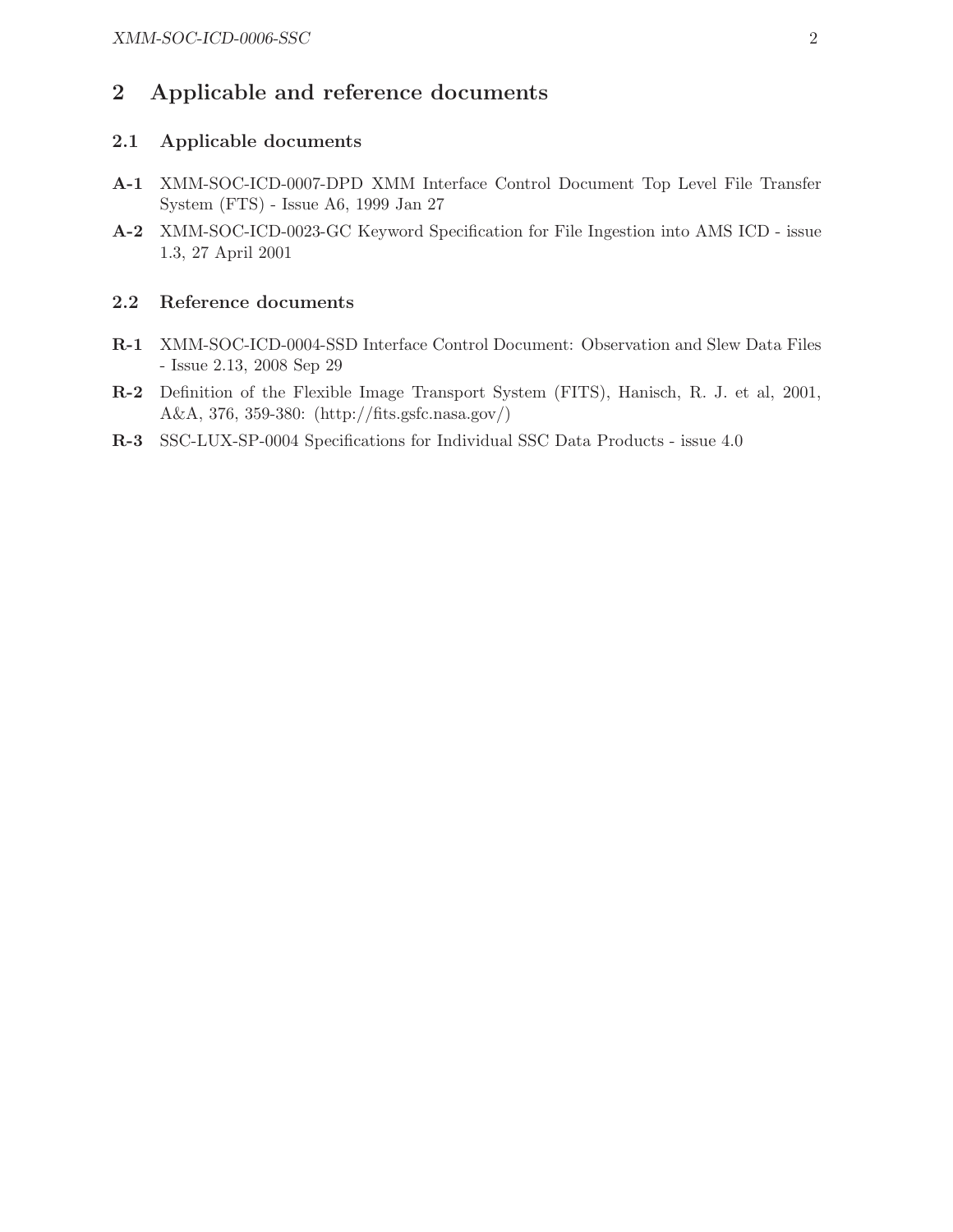## 3 Introduction

One of the main roles of the SSC within the XMM project is the creation of a variety of data products from the XMM-Newton observations.

There are 3 major classes of SSC data product:

- PPS products
- The XMM-Newton catalogues
- XID products

The PPS products are the results of pipeline processing of individual pointed observation data file sets (ODFs). The PPS products include summary information, calibrated cleaned event lists, the positions and brightnesses of detected sources, high-level data products (e.g. images, spectra and timeseries), catalogue cross-correlation information, quality information and an executable log file. XMM-Newton also acquires data during slews between pointed observations. As of 2010-11-08 these slew data sets (SDFs), which are scientifically valuable, are processed by the SSC pipeline; previously, slew data were processed by a dedicated pipeline at the XMM-Newton SOC. As of March 2012, responsibility for routine pipeline processing (including slew data) was transferred from the SSC to the XMM-Newton SOC. However, during 2011-2013, the SSC developed an enhanced pipeline to be used for the bulk reprocessing of all XMM-Newton pointed data, to form the basis of the 3XMM catalogue. This document revision reflects the changes related to the 3XMM pipeline processing.

The XMM-Newton pointed and slew catalogues collate and list the primary characteristics of all sources detected by XMM-Newton up to the cut-off date of the relevant catalogue. The XMM-Newton catalogues are re-issued at intervals to account for the continuously increasing sky area covered by XMM-Newton in orbit and improvements in processing and calibraton. At the current time five versions of the catalogue of pointed observations have been released: 1XMM (2003), 2XMMp (2006), 2XMM (2007), 2XMMi (2008) and 2XMMi-DR3 (2010). The 3XMM catalogue is due for release in mid 2013)

Access to the catalogues and catalogue documentation is available from

http://xmmssc-www.star.le.ac.uk/Catalogue.

Other sites hosting the catalogue and/or associated products include

- LEDAS (http://www.ledas.ac.uk/),
- XSA (http://xmm.esac.esa.int/xsa/) through searchable interface,
- OAS (http://amwdb.u-strasbg.fr/2xmmidr3/home),
- GSFC (http://heasarc.gsfc.nasa.gov/W3Browse/xmm-newton/xmmssc.html) and
- Vizier at CDS (http://vizier.u-strasbg.fr/).

Non-proprietary data, as processed by PPS tools (and subsequently screened by the SSC), is used to create the XMM-Newton catalogue.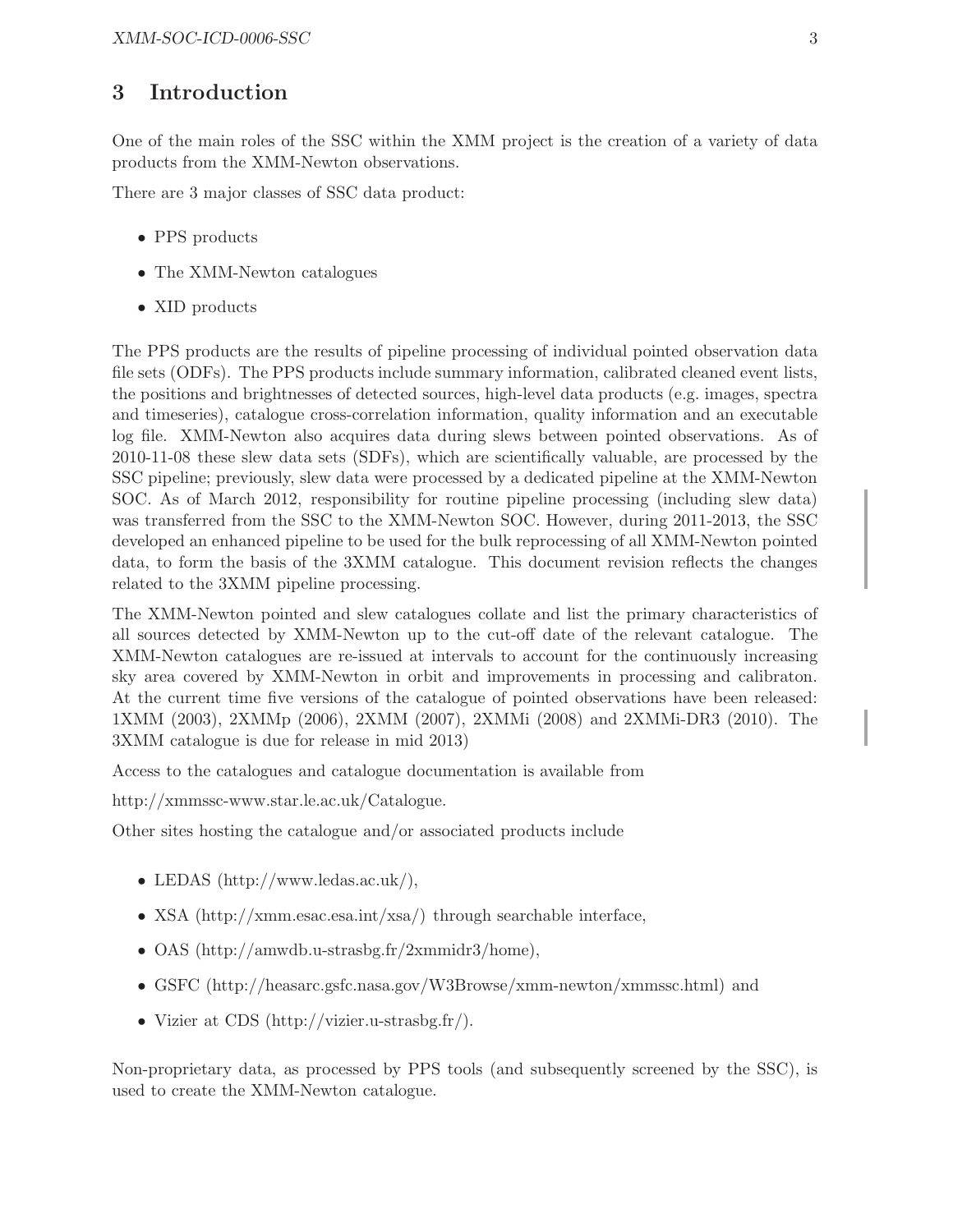Similarly, there have been five releases of the XMM-Newton slew catalogue: XMMSL1 (May 2006), xmmsl1d1 (August 2007), xmmsl1d2 (April 2008), xmmsl1d3 (July 2009), xmmsl1d4 (April 2010) and xmmsl1d5 (June 2011). The current slew catalogue and information about its contents and construction can be found at

• http://xmm.esac.esa.int/external/xmm\_products/slew\_survey/xmmsl1d\_ug.shtml

The slew catalogue and documentation can also be downloaded from

• http://xmm.esac.esa.int/xsa/

it is searchable through the XSA interface.

In earlier versions of this document (2.1), intended XMM-Newton XID programme products were also described. However, in 2008 the XID project took the decision to release it's programme products through a dedicated public XID programme results database. Initial datasets started to become available through this XID results database at OAS (http://xcatdb.u-strasbg.fr/xidresult/) in July 2010. Details and product descriptions for this are also available there or will be added in the near future.

SSC data products are delivered to the SOC as product group files which contain the individual product files for all pipeline-processed exposures of an observation. The group files, and other files sent to the SOC, are described in this ICD. However, only one of the constituent files of the product groups is controlled by this ICD. That file serves the sole purpose of linking together the constituent files of the group, it is not a scientific product. Configuration control of the other constituent files is provided by the SAS and SSC configuration control boards. These files are described in [R-3]

PPS products are made available to the SOC within 30 working days of SSC receipt of the necessary ODFs and SDFs in normal circumstances (typically less than 2 weeks). As noted above, XMM-Newton catalogues and some supporting products are provided to the SOC at the time of release.

This document also specifies the SSC-specific aspects relating to the file transfer system operating between the SSC and the SOC, as covered by the FTS ICD [A-1].

The data products described here are stored in the XSA located at the SOC. Access to these data products is via the XSA for both XMM-Newton principal guest observers, and, after the proprietary period has elapsed, archival researchers from the whole scientific community. The XSA contents can be browsed using a web browser, allowing SSC product group files (and individual product files) to be downloaded via the internet.

L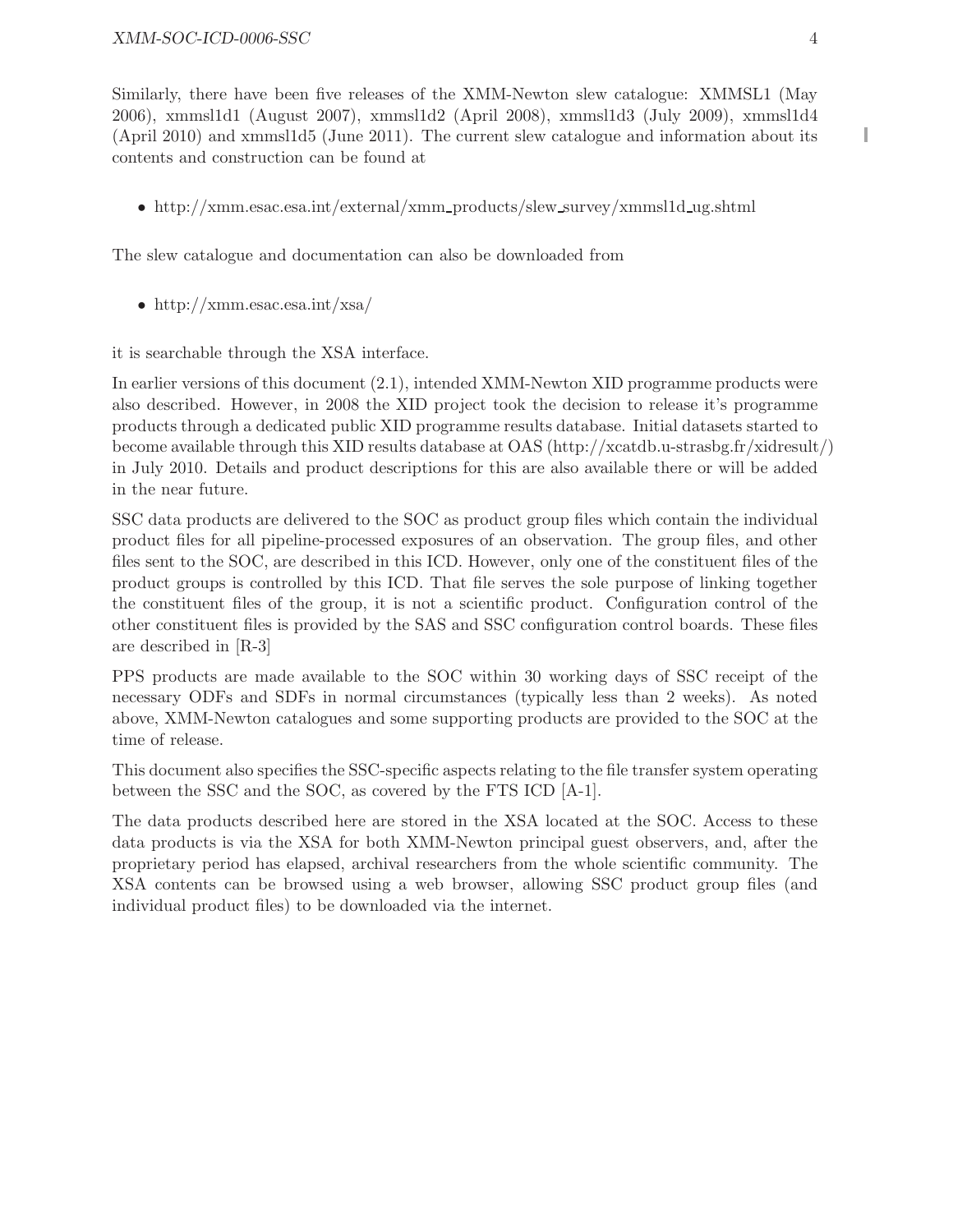## 4 File Types

This ICD describes files of various types. They, and their relationships, are summarized here.

#### 4.1 PIPE file

This is the file which wraps up all the files for a DTS transmission from the SSC to the SOC. It is a GNU tar file. It contains the deliverable files and a transaction details file.

#### 4.2 Transaction details file

Contained in the PIPE file, it includes keyword – value pairs to identify the PIPE file.

#### 4.3 Processing report file

This is an ascii file that is delivered separately from the PIPE files, for all ODFs that are put into the SSC pipeline. Its purpose is to provide a summary of processing and information on errors, where relevant, even when processing fails, as a means of feedback to the SOC about the status of processing of all ODFs received from the SOC. This feature was introduced for the first time in April 2009.

#### 4.4 Deliverable files

These are the files which are the direct concern of this ICD. They are contained in the PIPE file. There are two types of deliverable file: product group files and the PPS run message file.

#### 4.4.1 Product group files

These are GNU tar files in which the individual data product files, and the index file, are collected together. They contain PPS product files.

#### 4.4.2 PPS run message file

This is a plain ASCII file, designed to be sent to the Guest Observer as part of the notification that their XMM-Newton data is ready. It will be the last constituent file of the PIPE tar file. This file is only present when the product group files contain PPS product files.

#### 4.5 Index file

There is at least one file present in all product group files: this is the index file. It is in HTML format and includes links to all the other files in the product group file in which it sits.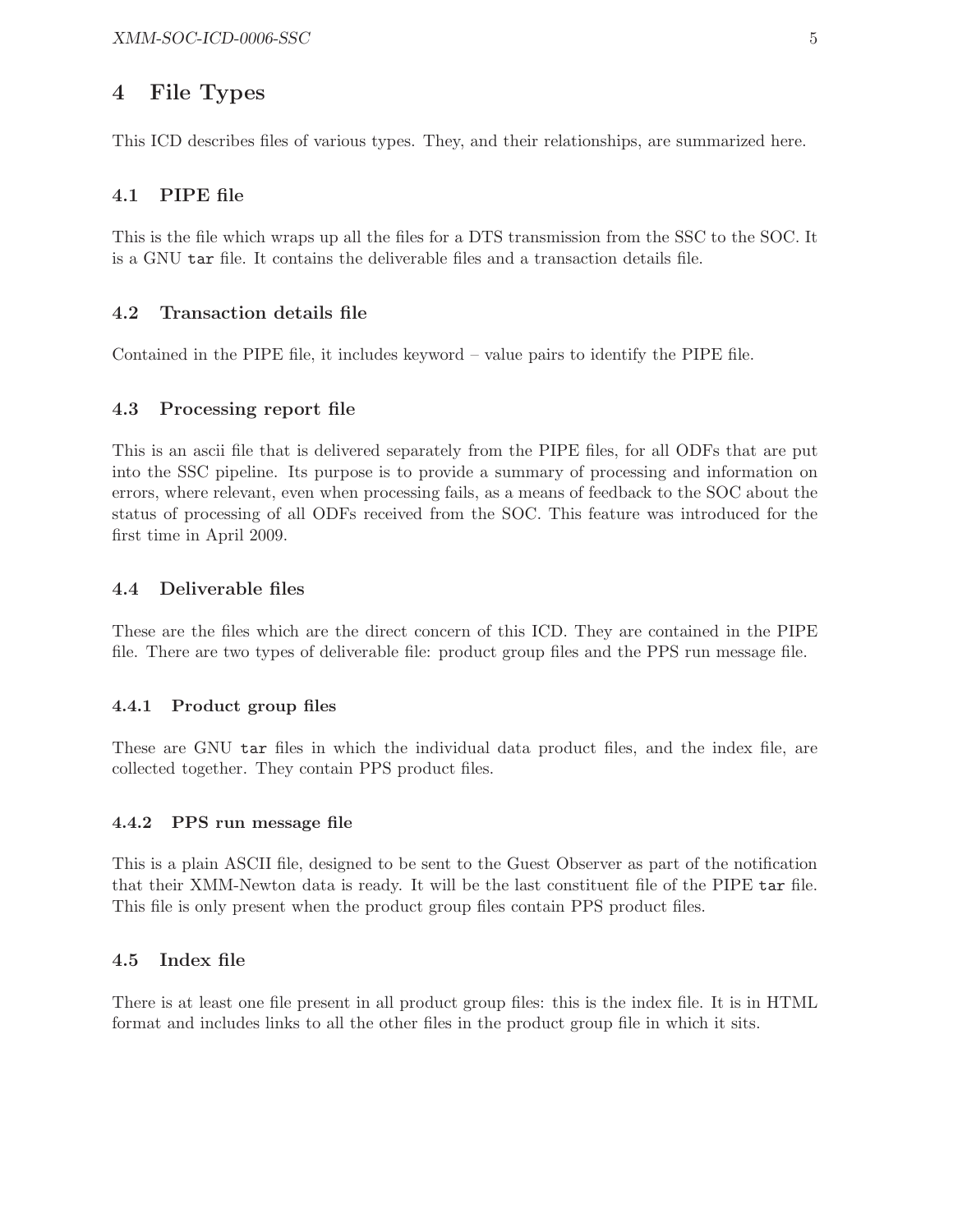### 4.6 Data product files

These are the individual results files of the SSC processing, which are contained in the deliverable tar files. They may be in a variety of scientific, graphical, or text formats, and are described in [R-3]. Many files will be compressed with GNU gzip, but not those for which this would cause browser problems. Some may contain external or internal URLs; external URLs will be limited to reference data, not bulk XMM-Newton data, and internal URLs will assume all targets are in the same directory. These files are not described in this ICD, configuration control being provided by the SAS and SSC configuration control boards.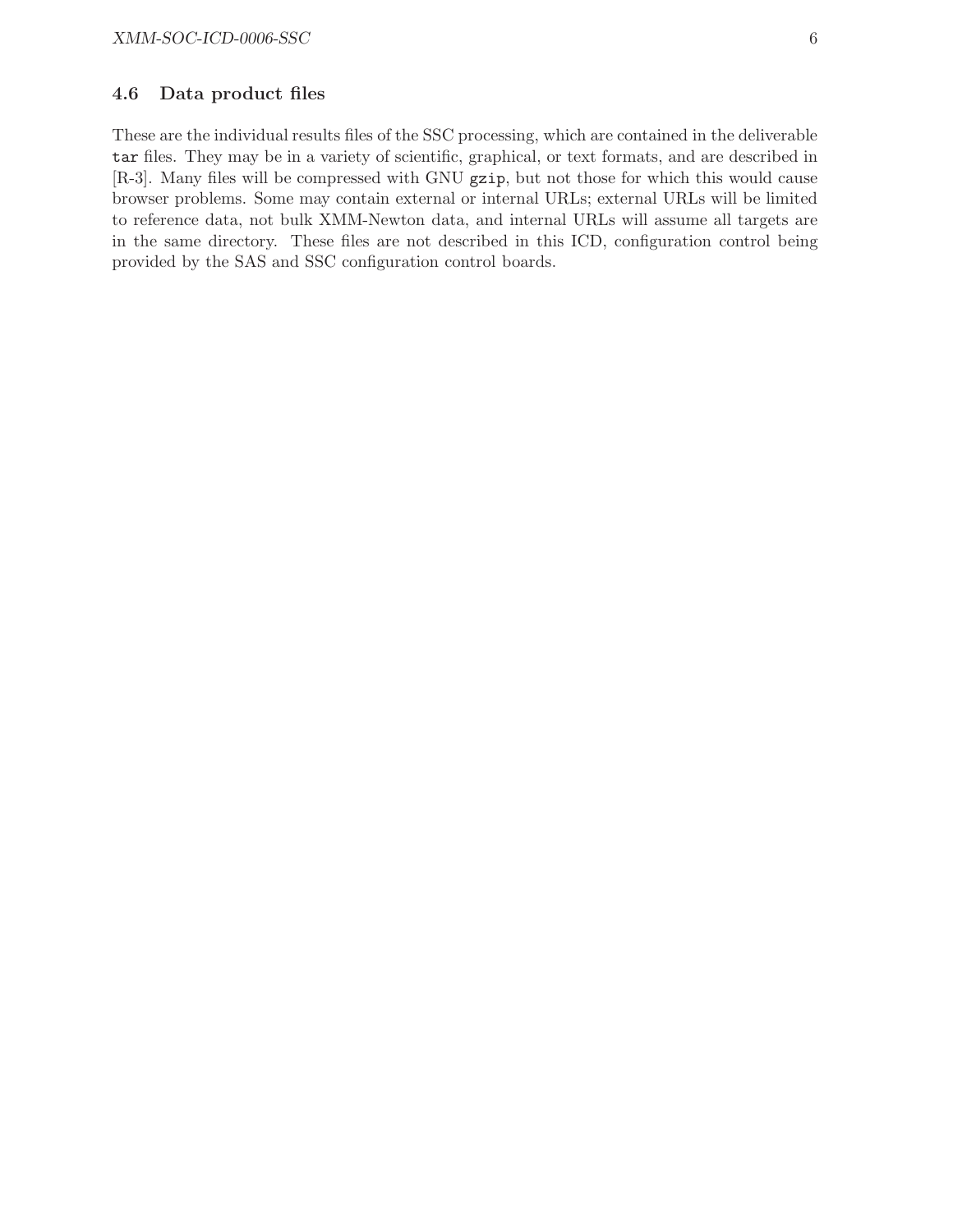## 5 SSC to SOC product transport

The transport of the SSC products to the SOC makes use of the data transfer system (DTS). There is no formal documentation on the DTS but, as implemented by the SSC, it aims to fulfill the criteria described in the FTS document [A-1].

The FTS ICD requires that transfered files be contained in a 'wrapper' file (here called the PIPE file), with GNU tar being the wrapping mechanism. Each PIPE file must contain, in addition to the files to be transfered, a single 'transaction details' file. This file contains information relating to the particular instance of file transfer and it contains a list of keyword – value pairs for each of the constituent files. The format of the transaction details file is specified in the FTS ICD, and is described below; it allows the description of an arbitrary number of files.

SSC-generated files are delivered to the SOC via the DTS as PIPE tar files containing the deliverable files (in general themselves tar files), and the associated transaction details file.

A DTS transmission of PPS products consists of the complete set of available deliverable files for a single XMM-Newton observation. Should it be necessary to transmit a new set of files of an observation (e.g. following re-processing), the entire set of files are again transmitted.

In addition, a processing report file is delivered, separately, to the SOC whenever a PIPE file is delivered. It is also delivered even when a PIPE file containing the data is not delivered because, for instance, processing fails. In this latter case, it conveys information about the failure via error messages, providing feedback to the SOC about the processing status and enabling them to forewarn the PI about possible issues or delays in delivering data to them.

#### 5.1 The filename of the transported file

The PIPE tar file containing the deliverable files and transaction details file has a file name of the form:

#### fff\_sordes\_txxxxxxxxxxxxxxxxx.vvvvvv.XMM

In the case of the SSC transmissions to the SOC, the file name fields have the following values:

| Field         | Meaning                         | Value or $format$ | <b>Note</b>   |
|---------------|---------------------------------|-------------------|---------------|
| ffff          | File type ID                    | PIPE              |               |
| sor           | Originating FTS node            | SSC               |               |
| des           | Destination FTS node            | XR1               |               |
|               | Data type ID                    |                   |               |
| XXXXXXXXXXXXX | File-specific (not used by DTS) |                   |               |
| <b>VVVVVV</b> | Version number                  | <b>SSSSSS</b>     | $\mathcal{D}$ |
| XMM           | Project name                    | <b>XMM</b>        |               |

#### Notes:

1 zzzzzzzzzz takes the value of the observation number PPPPPPOOLL defined in [R-1] for pipeline products.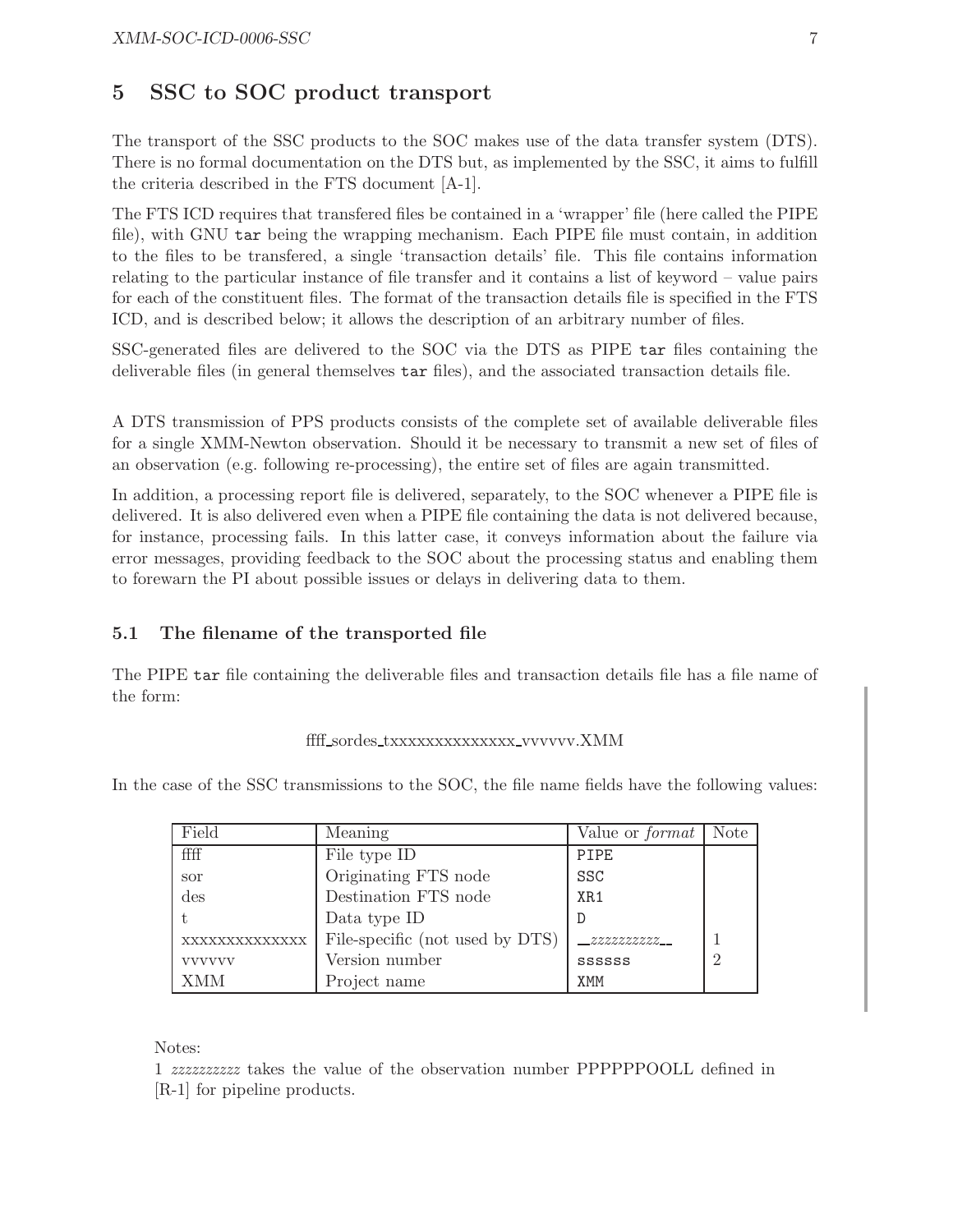2 Until the inception of the processing report file (PRS) procedure in pipeline 07000001\_20090303.144400, the SSC did not make use of the version number scheme, fixing it to 00001. However, the advent of the PRS required a further unique identifier to be included so as to permit a PIPE file to be completely associated with its PRS. This was necessary because a PRS can be generated more than once if, for example, a first processing run on an ODF failed and only the PRS was delivered (a second, successful processing would yield a PRF name whose other fields would be identical to those in the first run). For all processings since the start-up of the SAS-8 based pipeline (version 07000001 20090303.144400), the version number has therefore been set to a unique, sequential, SSC-pipeline-generated processing run sequence number. In files generated prior to this point the version number is 00001. As of the cat9.0 pipeline (00000004 04 cat9.0 20121220.153800), this field has become a 6-digit field.

#### 5.2 The Transaction Details File

The transaction details file contained in the PIPE file has the same file name as the PIPE file but with the extension .TDF, rather than .XMM. It is an ASCII file of up to 133 characters per record (including record terminator).

There is one transaction details file in the PIPE file. It contains one transaction block for each file in the PIPE file (excluding itself of course). As shown below, each transaction block has an arbitrary number of header-type records in the source details block, followed by an arbitrary number of catalogue records in the catalogue details block. For DTS transmissions that include PPS products, the last transaction block relates to the PPS run message file.

| Transaction Details File Structure |
|------------------------------------|
| TRANSACTION START                  |
| SOURCEDETAILS                      |
| KEYWORD=value                      |
|                                    |
| ENDSOURCEDETAILS                   |
| CATALOGUEDETAILS                   |
| KEYWORD=value                      |
|                                    |
| ENDCATALOGUEDETAILS                |
| TRANSACTION START                  |
|                                    |
|                                    |

Notes on all records are provided in [A-1]. The keyword values in the source details block for pipeline products are mostly defined in [A-2], and are reported in the table below.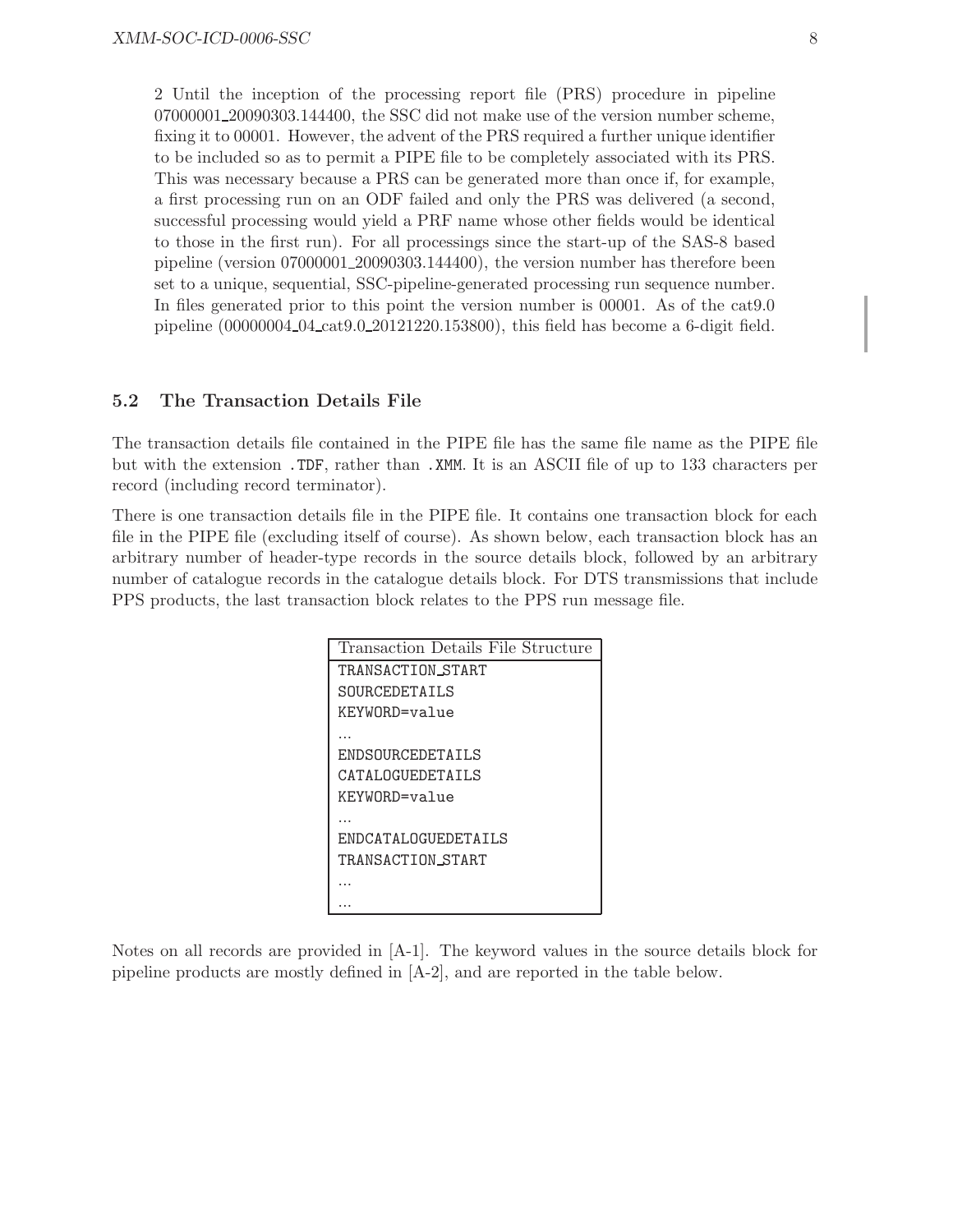| Keyword             | Meaning             | Value or <i>format</i>              | <b>Note</b>                 |
|---------------------|---------------------|-------------------------------------|-----------------------------|
| <b>SUBSYSTEM</b>    | subsystem_name      | <b>PPS</b>                          |                             |
| <b>ROLE</b>         | user role           | <b>SSC</b>                          |                             |
| <b>USERNAME</b>     | user name           |                                     |                             |
| <b>ACTION</b>       | action              | <b>INSERT</b>                       |                             |
| <b>DIT</b>          | data item type      | PIPEPROD                            |                             |
| <b>TOOLNAME</b>     | task name           | $10 \; \text{chars} \; \text{max}.$ |                             |
| <b>VERSION</b>      | task version number | s.rrr.mmm.nnn                       | $\mathcal{D}_{\mathcal{A}}$ |
| <b>DATEPRODUCED</b> | date produced (UTC) | $y y y y$ -mm-ddThh:mm:ssZ          | 3                           |
| <b>REMARK</b>       | comment             | "comment"                           |                             |

Notes:

1 Not given here for security reasons

2 See [A-1]

3 Keyword value is terminated by the character 'Z', unlike the FITS standard [R-2]

Each catalogue details block contains keyword – value pairs for a single deliverable file. In each block there exists a keyword, PIPEPROD FP, whose value identifies the deliverable file to which the other keywords in that section relate - the value is delimited by single quote marks. The filenames of the deliverable files are specified in section 6.4; they are unique, and so may be used as primary keywords to index the relevant XSA database table. The catalogue details, i.e. keyword names are specified in section 8.

## 5.3 The filename of the processing report file

The PRF file has exactly the same name as the PIPE file (section 5.1) but the .XMM extension string is replaced by .ASC.

#### 5.4 The processing report file

The processing report file is a simple ascii file, divided into blocks of information relating to the ODF, the SSC pipeline and the processing run (sequence), pipeline modules used and ignored and module error reports, where relevant. Each block starts with a BEGIN  $\triangle$ blockname> and ends with an END <br/>blockname>tag. As blocks of information are hierarchical, blocks are nested and the in- and out-of-block nesting levels are indicated by one or more  $+/-$  signs in front of the BEGIN/END block names. The outline structure follows: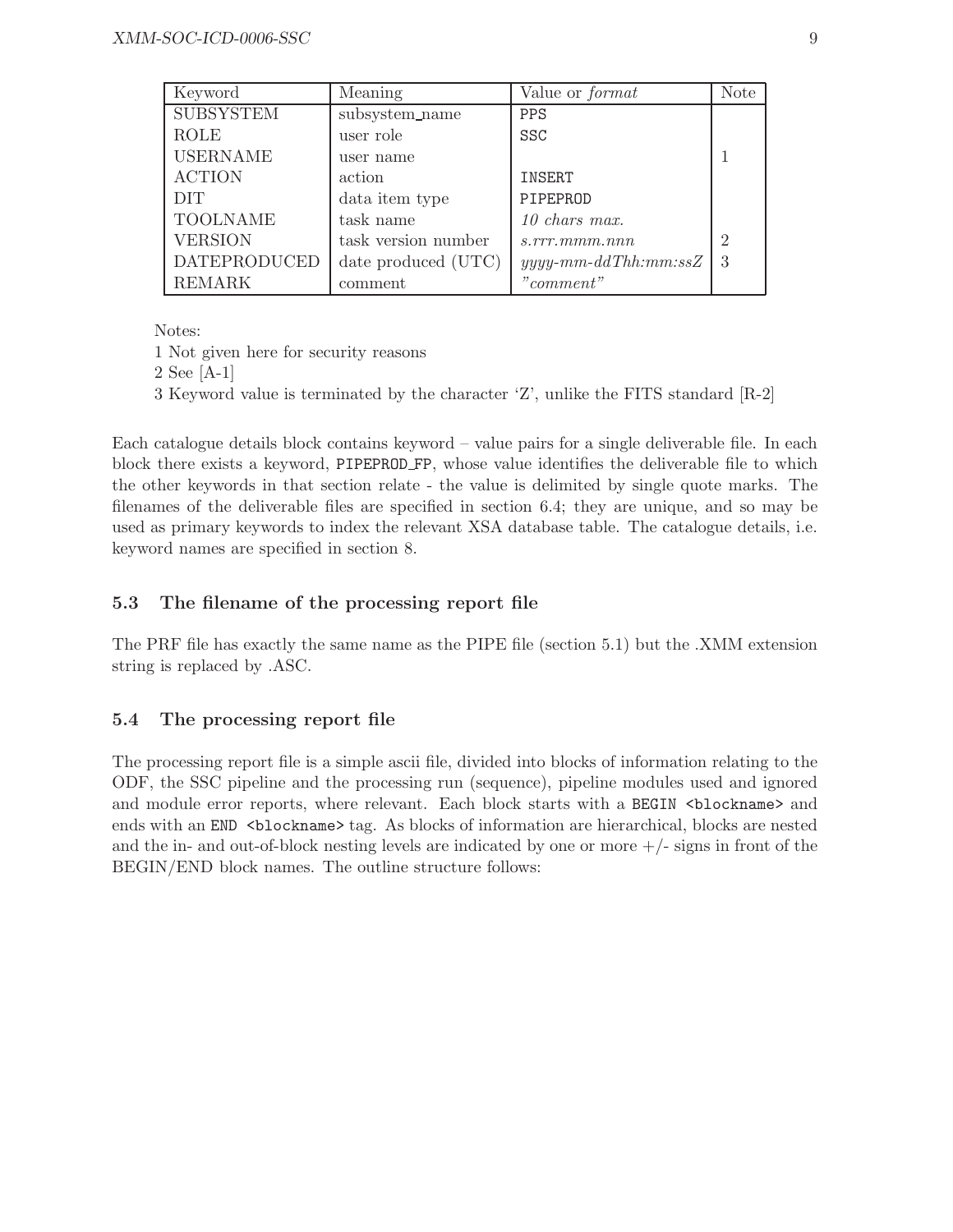| Processing Report File structure                                                                                                                                                                                                |
|---------------------------------------------------------------------------------------------------------------------------------------------------------------------------------------------------------------------------------|
| +BEGIN SSC ODF PIPE PROCESSING REPORT CREATED : yyyy-mm-ddThh:mm:ss                                                                                                                                                             |
| ++BEGIN ODF<br>KEYWORD : value<br>$--END$ ODF                                                                                                                                                                                   |
|                                                                                                                                                                                                                                 |
| ++BEGIN PIPELINE<br>KEYWORD : value                                                                                                                                                                                             |
| --END PIPELINE                                                                                                                                                                                                                  |
| ++BEGIN SEQUENCE<br>KEYWORD : value<br>--END SEQUENCE                                                                                                                                                                           |
| ++BEGIN APPENDIX: PCMS MODULE REPORTS<br>+++BEGIN PCMS MODULE COMPLETE<br>list of modules run to completion<br>--- END PCMS MODULE COMPLETE                                                                                     |
| +++BEGIN PCMS MODULE IGNORED<br>list of moudles ignored<br>---END PCMS MODULE IGNORED                                                                                                                                           |
| +++BEGIN PCMS MODULE EXCEPTION<br>module where exception (failure) occurred<br>--- END PCMS MODULE EXCEPTION                                                                                                                    |
| +++BEGIN PCMS EXCEPTION REPORT FOR MODULE <pipeline instantiation="" module=""><br/> details from pipeline run-time log<br/>---END PCMS EXCEPTION REPORT FOR MODULE <pipeline instantiation="" module=""></pipeline></pipeline> |
| --END APPENDIX: PCMS MODULE REPORTS<br>-END SSC ODF PIPE PROCESSING REPORT                                                                                                                                                      |

The PCMS exception block is only present when an exception occurred. This block contains a text extract of the key (error) parts of the pipeline module log triggered by the exception. Keywords appearing in the blocks are shown below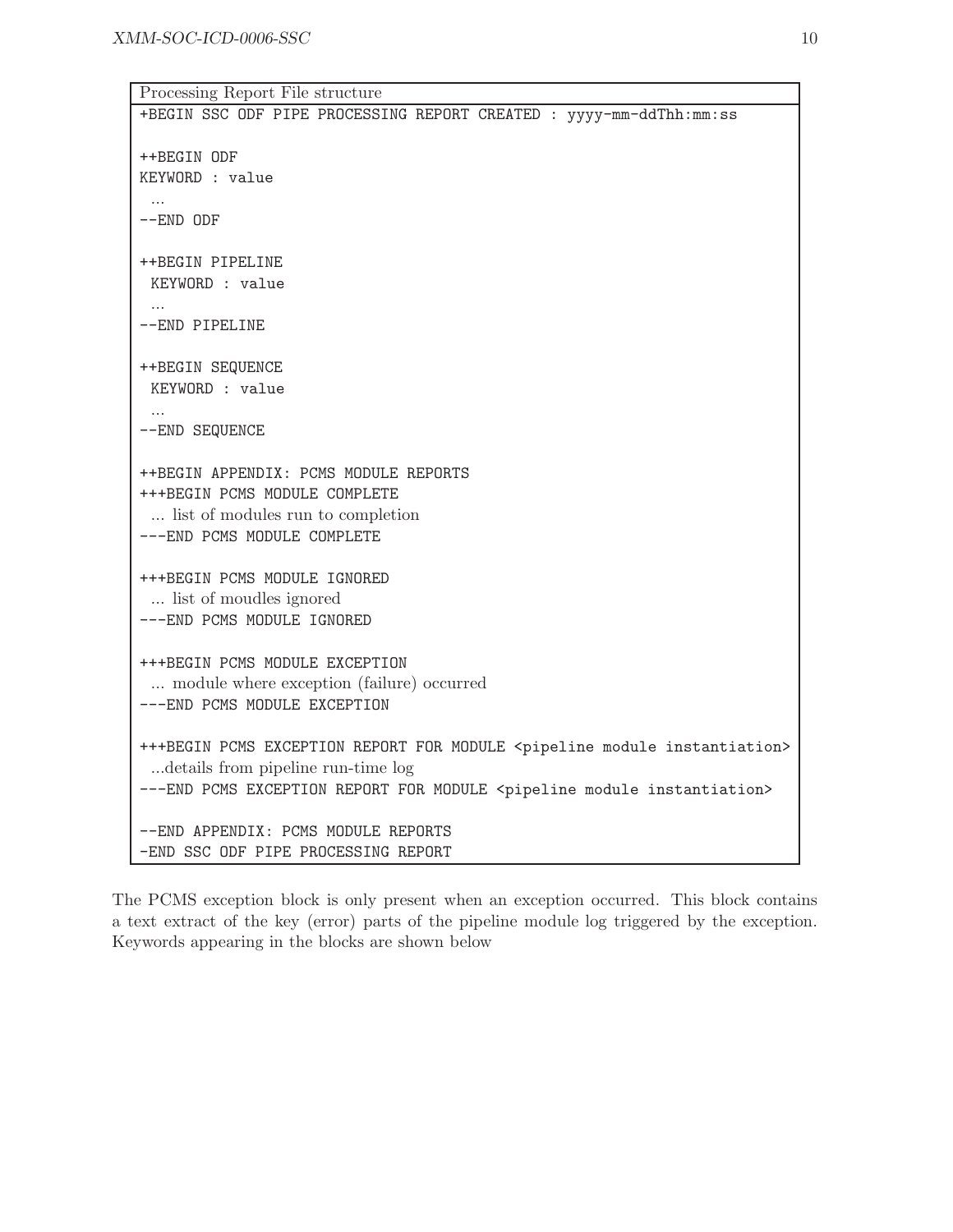| <b>Block</b>    | Keyword              | Meaning                        | Value or format      | <b>Note</b>    |
|-----------------|----------------------|--------------------------------|----------------------|----------------|
| ODF             | ODF ID               | ODF identifier                 | (number > 0)         |                |
| ODF             | <b>REV</b>           | XMM-Newton revolution          | <b>SSC</b>           |                |
| ODF             | <b>OBSID</b>         | XMM-Newton observation id      | 10 digit number      |                |
| <b>ODF</b>      | <b>VERSION</b>       | ODF version                    | up to 2 digit number |                |
| ODF             | <b>FLUSHED</b>       | forcibly flushed               | $0=$ no, $1=$ yes    |                |
| <b>PIPELINE</b> | PIPELINE ID          | pipeline identification number |                      |                |
| <b>PIPELINE</b> | <b>NAME</b>          | pipeline name                  |                      |                |
| <b>PIPELINE</b> | <b>CLASS</b>         | use of pipeline                | prod                 | $\overline{2}$ |
| <b>PIPELINE</b> | VERSION              | pipeline version number        | up to 2 digit number | 3              |
| <b>PIPELINE</b> | PIPELINE-            | unique pipeline configuration  | nnnnnnn yyymmdd.     | 4              |
|                 | <b>CONFIGURATION</b> |                                | mmmmmm               |                |
| <b>PIPELINE</b> | <b>COMMENT</b>       | manual comment                 |                      |                |
| <b>SEQUENCE</b> | <b>SEQUENCE ID</b>   | unique processing sequence-    | 5 digit number       | $\overline{4}$ |
|                 |                      | number                         |                      |                |
| <b>SEQUENCE</b> | <b>COMMENT</b>       | manual comment                 |                      |                |
| <b>SEQUENCE</b> | <b>FLUSHED</b>       | forcibly flushed               | $0=$ no, $1=$ yes    |                |
| <b>ERROR</b>    | ERROR ID             | error identifier number        |                      | 5              |

Notes:

1 Data flushed from disk - unable to be processed through ACDS or DPSS (screening).

2 Class should always be prod (i.e. production) for PPS delivered data. This can, however, be set to a different value during test deliveries when trialing development pipelines etc.

3 A given basic pipeline may have updated versions with the same pipeline name 4 Every pipeline has a unique configuration and associated identifier

5 Every occurrence of a processing error yields a monotonically increasing error number which can be traced back within the PCMS database. Note that this number is also the version number used in the PIPE and PRF file names.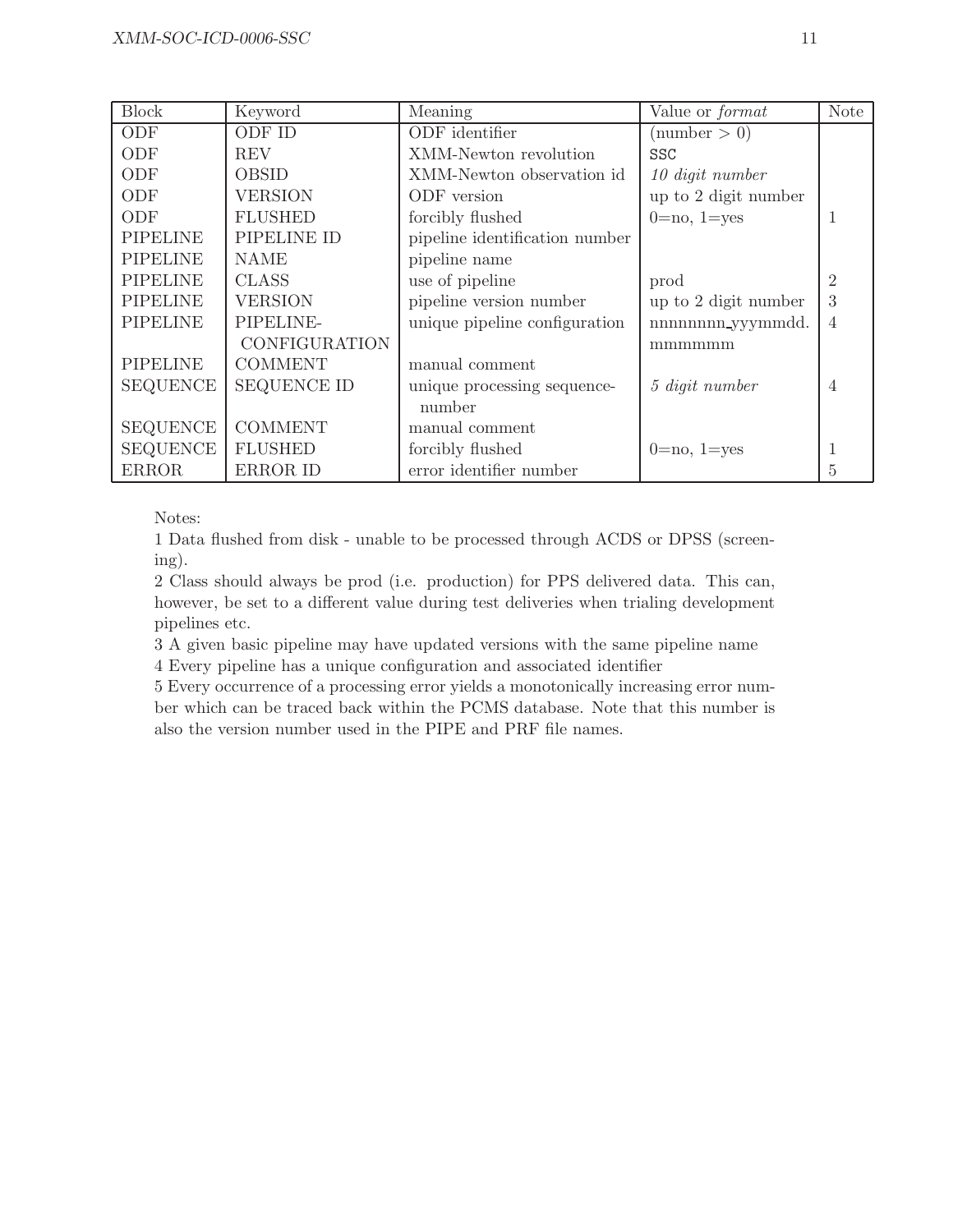## 6 File names

## 6.1 File name conventions

SSC filenames comply with ISO 9660 level 2, and are subject to additional constraints also.

- Filenames are up to 27 characters, followed by a dot, followed by 3 characters.
- All filename characters are upper case.
- Where a fixed number of digits are specified, leading zeros are present if the field would not otherwise be filled.
- Allowed characters include only  $A-Z$ , 0-9 and the underscore character  $($ .).
- Each file made by the SSC has a unique filename, unless the contents of the file are to replace a previous edition of that file.

## 6.2 PIPE file

The filename construction of the PIPE file is described in section 5.1.

### 6.3 Transaction details file

The filename construction of the transaction details file is described in section 5.2.

#### 6.4 Deliverable and index files

The deliverable files have filenames of the form:

| Field        | Meaning               | Value             | Note          |
|--------------|-----------------------|-------------------|---------------|
| ii           | File type identifier  | PP                |               |
| 0000000000   | Observation number    |                   |               |
| tttttt       | Deliverable file type |                   | $\mathcal{D}$ |
| <b>XXX</b>   | Source number         | $000 - FFF$       | 3             |
| $\mathbf{V}$ | File version          | $0 - 9$           |               |
|              | File format           | TAR or ASC or HTM |               |

iiooooooooooottttttxxx\_v.fff

Notes:

1 The XMM-Newton observation number PPPPPPOOLL in [R-1] (section 5.3.1.1) for PPS files. Note that for slew data, this always begins with a '9'.

2 Allowed values are shown in the following table

3 Hexadecimal equivalent of decimal source number, starting at  $001$ .  $xxx = 000$  for non-source-specific files

4 TAR for product group files, ASC for PPS run message files, HTM for index files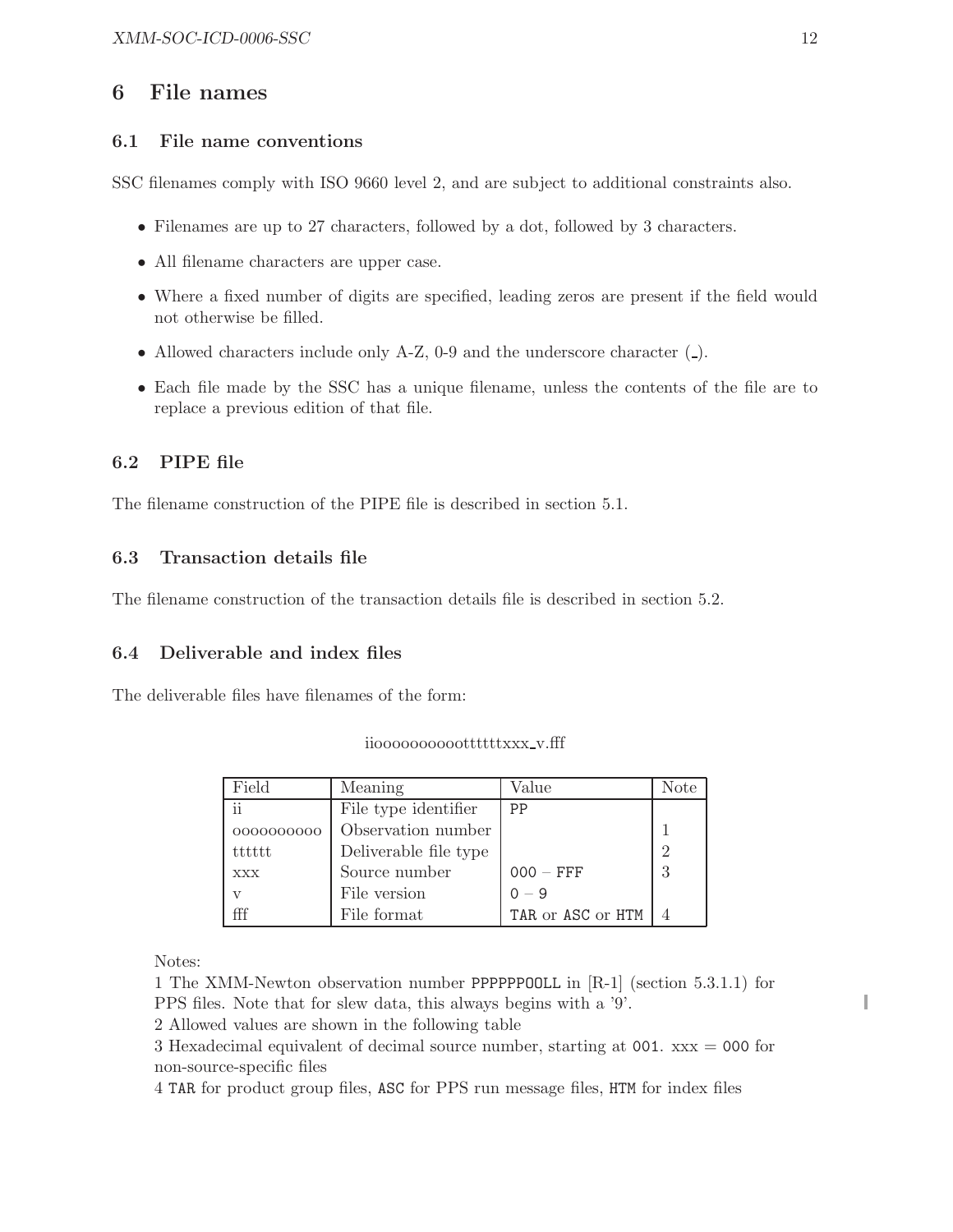| tttttt field value | File description           |
|--------------------|----------------------------|
| <b>EEVLIS</b>      | EPIC event lists group     |
| ESKYIM             | EPIC sky images group      |
| <b>EANCIL</b>      | EPIC ancillary group       |
| ESRLIS             | EPIC source lists group    |
| ESOURC             | EPIC source-specific group |
| OIMAGE             | OM images group            |
| OMSLIS             | OM source lists group      |
| OMSRTS             | OM timeseries group        |
| OANCIL             | OM ancillary group         |
| <b>REVLIS</b>      | RGS event lists group      |
| REXPIM             | RGS exposure images group  |
| RIMAGE             | RGS images group           |
| RSPECT             | RGS spectrum group         |
| <b>RTIMES</b>      | RGS timeseries group       |
| CRSCOR             | Cross-correlation group    |
| PPSDAT             | PPS data group             |
| PPSGRA             | PPS graphics group         |
| PPSMSG             | PPS run message file       |

## 6.5 Data product files

The form of the filenames of data product files are given in Appendix 1.

These are provided for information only. They are subject to SAS configuration control, but not to ICD configuration control.

I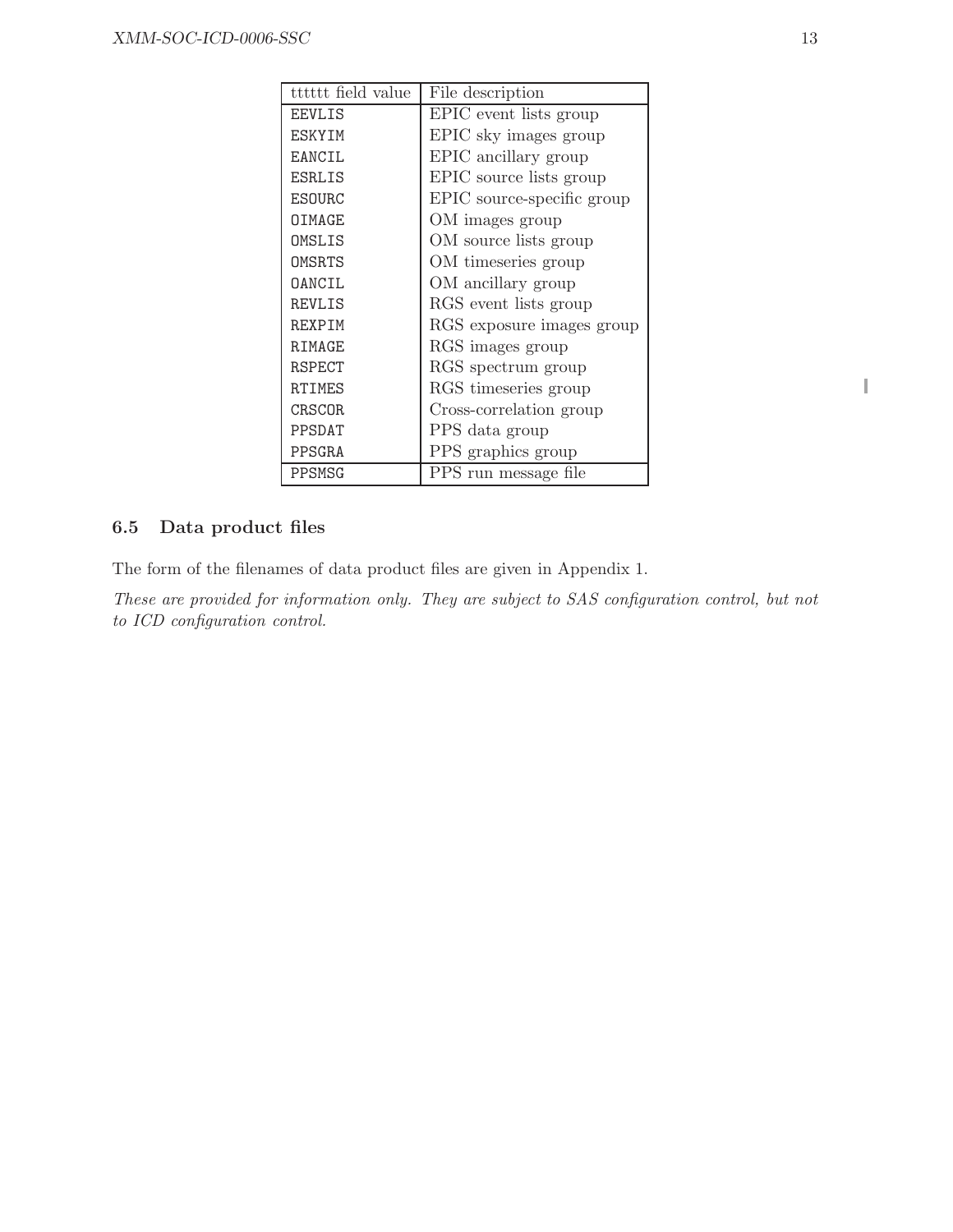## 7 Deliverable Files

The deliverable files are the product group files which result from the SSC's pipeline processing of XMM-Newton data (both pointed and slew) and the PPS run message file. The file names of the deliverable files are described in section 6.

## 7.1 Pipeline product group files

The pipeline product group files are GNU tar files which contain, between them, all the individual files that are the results of the SAS pipeline processing of a single (pointed or slew) XMM-Newton observation. No directory information is present in these tar files, all constituent files thus untar into the same directory.

There are 17 pipeline product group types. Each one contains related files, generally from one of the three major XMM-Newton instruments (i.e. EPIC, RGS or OM). A DTS transmission of pipeline product group files may not include instances of all types. In particular, for slew observations, currently only the PN instrument provides useful products so only EPIC files (and even then only a subset as source detection is not performed at present), and PPS files are delivered. The pipeline product group file types are listed below:

| Deliverable file description |
|------------------------------|
| EPIC event lists group       |
| EPIC sky images group        |
| EPIC ancillary group         |
| EPIC source lists group      |
| EPIC source-specific group   |
| OM images group              |
| OM source lists group        |
| OM timeseries group          |
| OM ancillary group           |
| RGS event lists group        |
| RGS exposure images group    |
| RGS images group             |
| RGS spectra group            |
| RGS timeseries group         |
| Cross-correlation group      |
| PPS data group               |
| PPS graphics group           |

Although the constituent files of the product group types are not covered by this ICD, there is one file which all product group files contain. This is the index file, an html file containing links only to all the other files in the product group. It also contains brief descriptions of the files which are the targets of these links.

One of the pipeline product group types (the PPS graphics group) contains only display file types (e.g. png, pdf, html) as opposed to the FITS files which dominate the other groups. This is provided to allow on-line browsing of the graphical products of the pipeline processing (starting from the index file), some of which are viewable via the XSA interface. Many of the constituent product files in other product group TAR files are also available via the XSA for user download. ı

I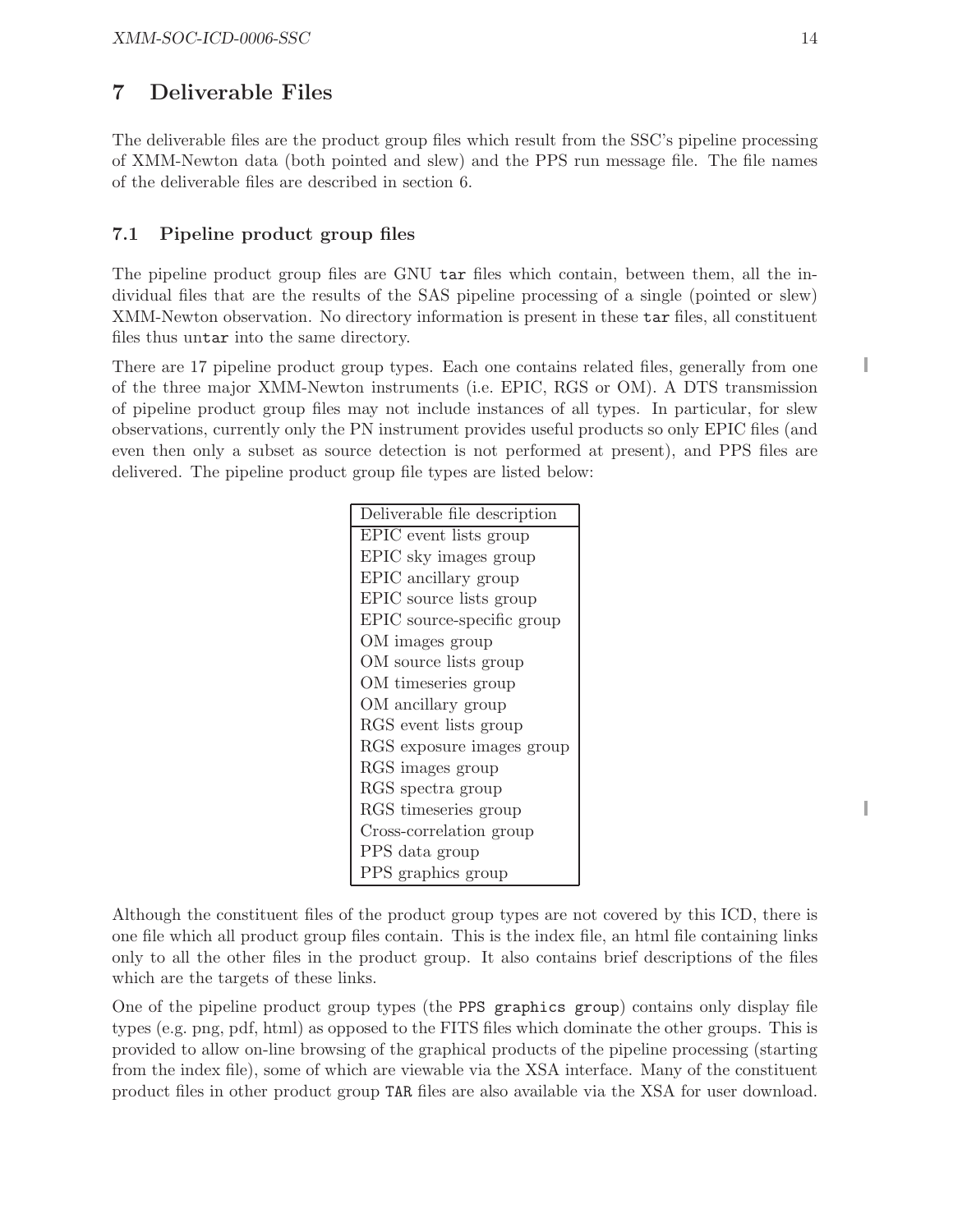All pipeline product group types except one occur at most once in an FTS tar file. The exception is the EPIC source-specific group, which occurs once per selected EPIC-detected celestial X-ray source. The number of EPIC source-specific group files in an FTS file is thus not fixed (although there are typically a few tens of such files).

## 7.2 PPS run message file

The PPS run message file is an ASCII file of an arbitrary number of 80-character lines which is always present in PPS product transmissions. The file is designed to be part of the message to the guest observer which announces that their data is now processed. The contents of the file are not further defined here, but the file is never empty.

| Deliverable file description |
|------------------------------|
| PPS run message file         |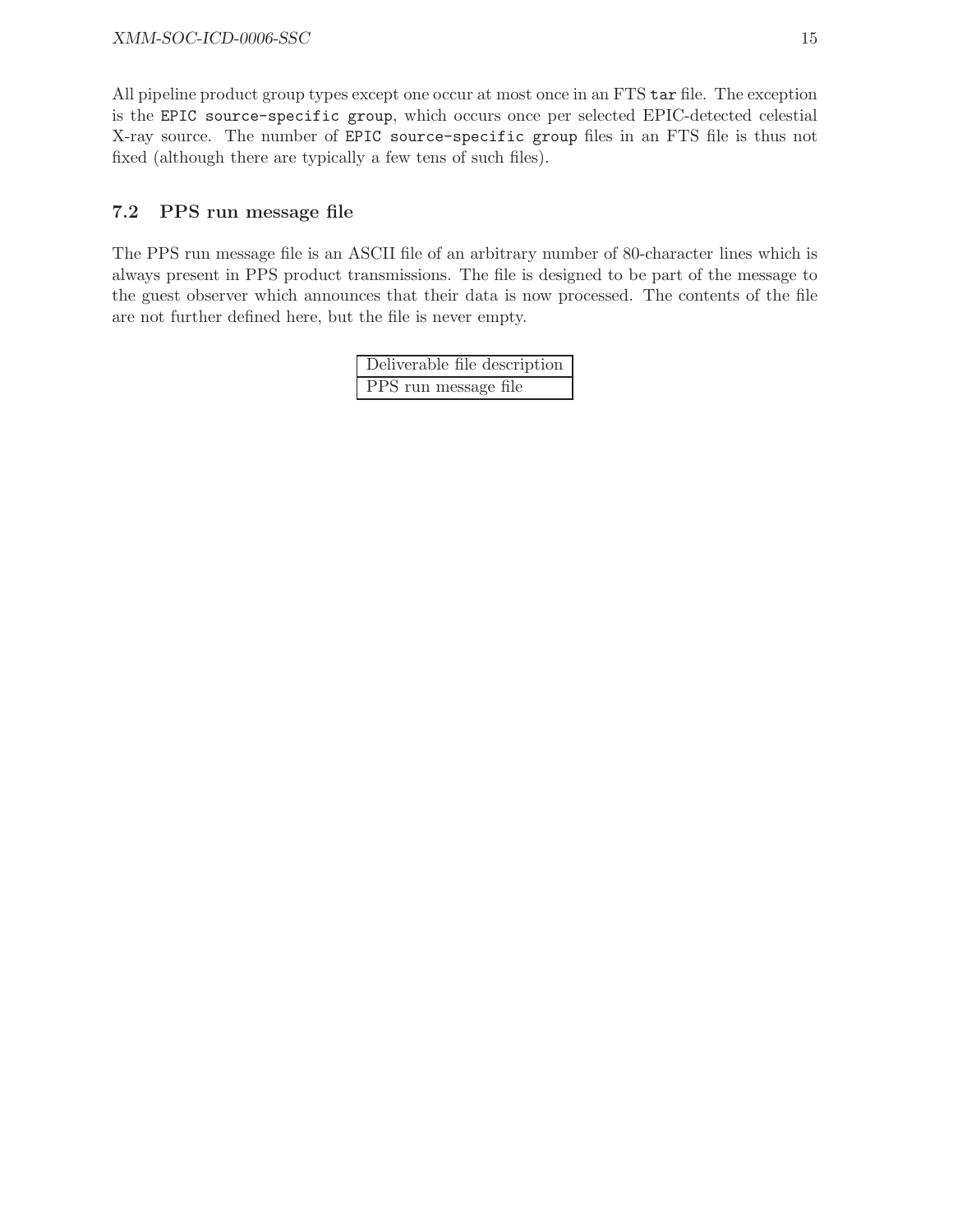## 8 Deliverable file keywords

The XSA gives access to files on the basis of their XSA keyword values. Keyword – value pairs are provided for the deliverable files in the catalogue details block of the transaction details file (see section 5) - they are coded as ASCII. These keywords are defined in this section, where a brief description of each keyword is given. Full explanations of the values of the keywords are provided in [R-3].

A keyword is required to link a catalogue details block with a deliverable file. This keyword is PIPEPROD FP for PPS product group and PPS run message files and is present in all catalogue details blocks. The keyword value (i.e. the filename of the deliverable file) is enclosed in single quotes. The file naming convention for deliverable files is described in section 6.4. Filenames are unique, so this file-pointer keyword can be used as the primary keyword to index the relevant XSA database table.

Section 8.1 defines the keywords that are associated with the PPS product group and PPS run message files.

The format of the keywords is described in [A-2]. Allowed keyword types are:

- String Denoted "An", where n is the maximum number of characters. The keyword value is enclosed in single quotes.
- Integer Denoted "In", where n is the maximum number of digits (excluding any sign character).
- Real Denoted "Rn.m", where n is the maximum total number of digits (excluding sign and decimal point characters), and  $m$  is the maximum number of digits after the decimal point.
- Date Here denoted "D", the format is yyyy-mm-ddThh:mm:ssZ.

## 8.1 Keywords associated with all PPS files

The following table defines keywords that are associated with PPS product group and PPS run message files. All FTS TDF catalogue details blocks relating to PPS deliverable files will contain all of these keywords (with values).

| Keyword                  | Format | Description                                        |  |
|--------------------------|--------|----------------------------------------------------|--|
| PIPEPROD_FP              | A28    | Name of file to which keywords relate              |  |
| INSTRUMENT               | A18    | Instruments contributing to product group          |  |
| OBS_ID                   | A10    | XMM-Newton observation ID                          |  |
| <b>TYPE</b>              | A22    | Deliverable file description                       |  |
| TARGET                   | A20    | Name of observation target                         |  |
| RA_POINT                 | R7.4   | RA of XMM-Newton pointing (J2000.0, deg)           |  |
| DEC_POINT                | R6.4   | Declination of XMM-Newton pointing (J2000.0, deg)  |  |
| PA_POINT                 | R4.1   | Position angle of XMM-Newton (CCW from North, deg) |  |
| <b>DURATION</b>          | $16\,$ | Observation duration (sec)                         |  |
| DATE_OBS                 | D      | Date of start of observation                       |  |
| (continued on next page) |        |                                                    |  |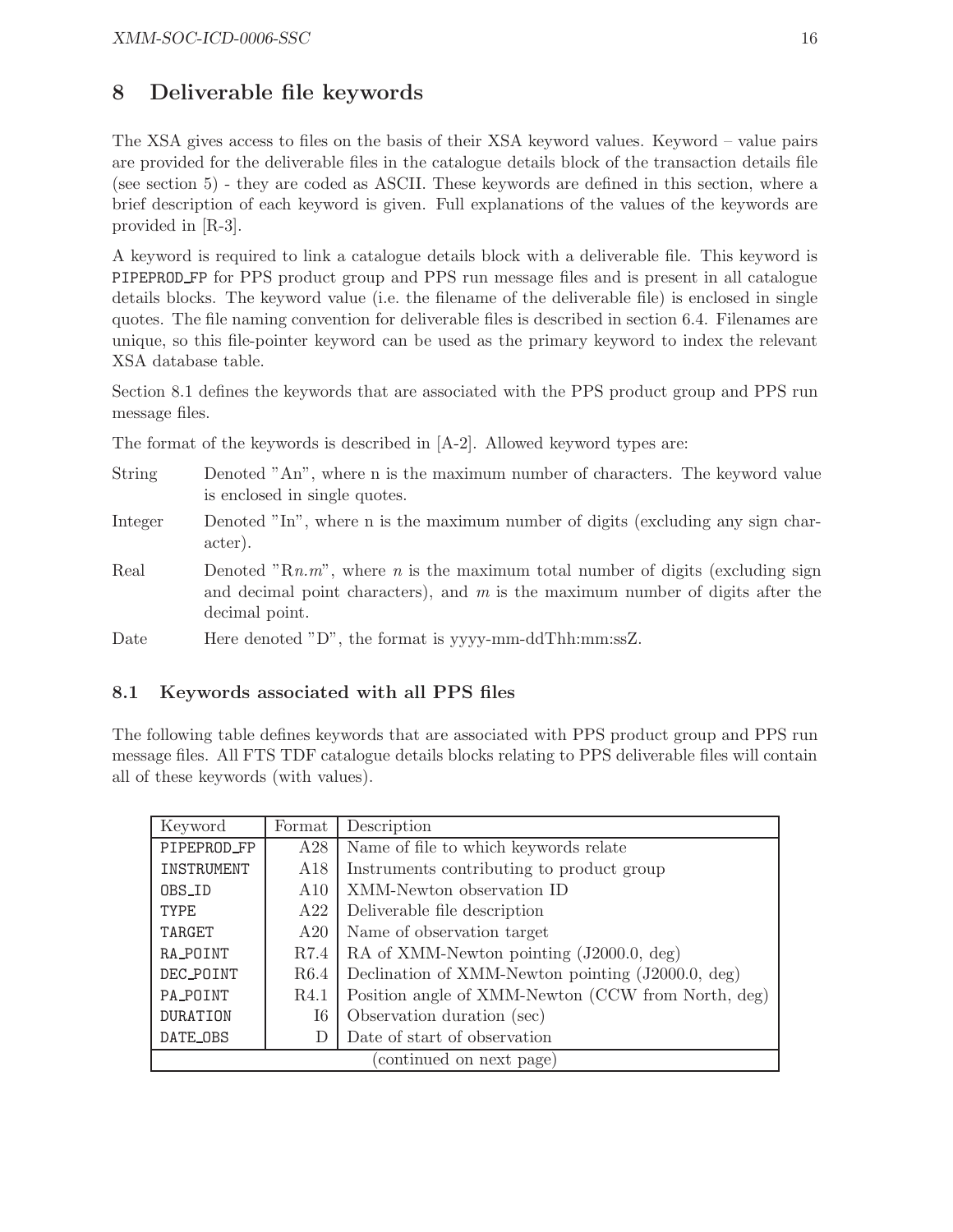| (continued from previous page) |        |                                                 |  |
|--------------------------------|--------|-------------------------------------------------|--|
| Keyword                        | Format | Description                                     |  |
| LII_POINT                      | R5.2   | Galactic longitude of XMM-Newton pointing (deg) |  |
| BII_POINT                      | R4.2   | Galactic latitude of XMM-Newton pointing (deg)  |  |
| <b>OBSERVER</b>                | A41    | Name of guest observer                          |  |
| OM_MODES                       | A54    | OM modes used in observation                    |  |
| PROCREVISION                   | A8     | Processing revision                             |  |
| PROCDATE                       | D      | Processing date                                 |  |
| SASVERSION                     | A20    | SAS version identifier                          |  |
| PPSVERSION                     | A24    | PPS configuration version identifier            |  |

The following keywords were removed from the table in version 4.0 of the document though they have not been present in TDF files for a long time: EPIC PN MODES, EPIC MOS1 MODES, EPIC MOS2 MODES, RGS1 MODES, RGS2 MODES, OM FILTERS, EPIC PN FILTERS,EPIC MOS1 FILTERS, EPIC MOS2 FILTERS, OBS MODE, OM DET, VVFLAGS

Some string keywords take values that are concatenations of a limited set of substrings. Example values of the substrings of some keywords are provided in Appendix 2. The values of the TYPE keyword are also provided there.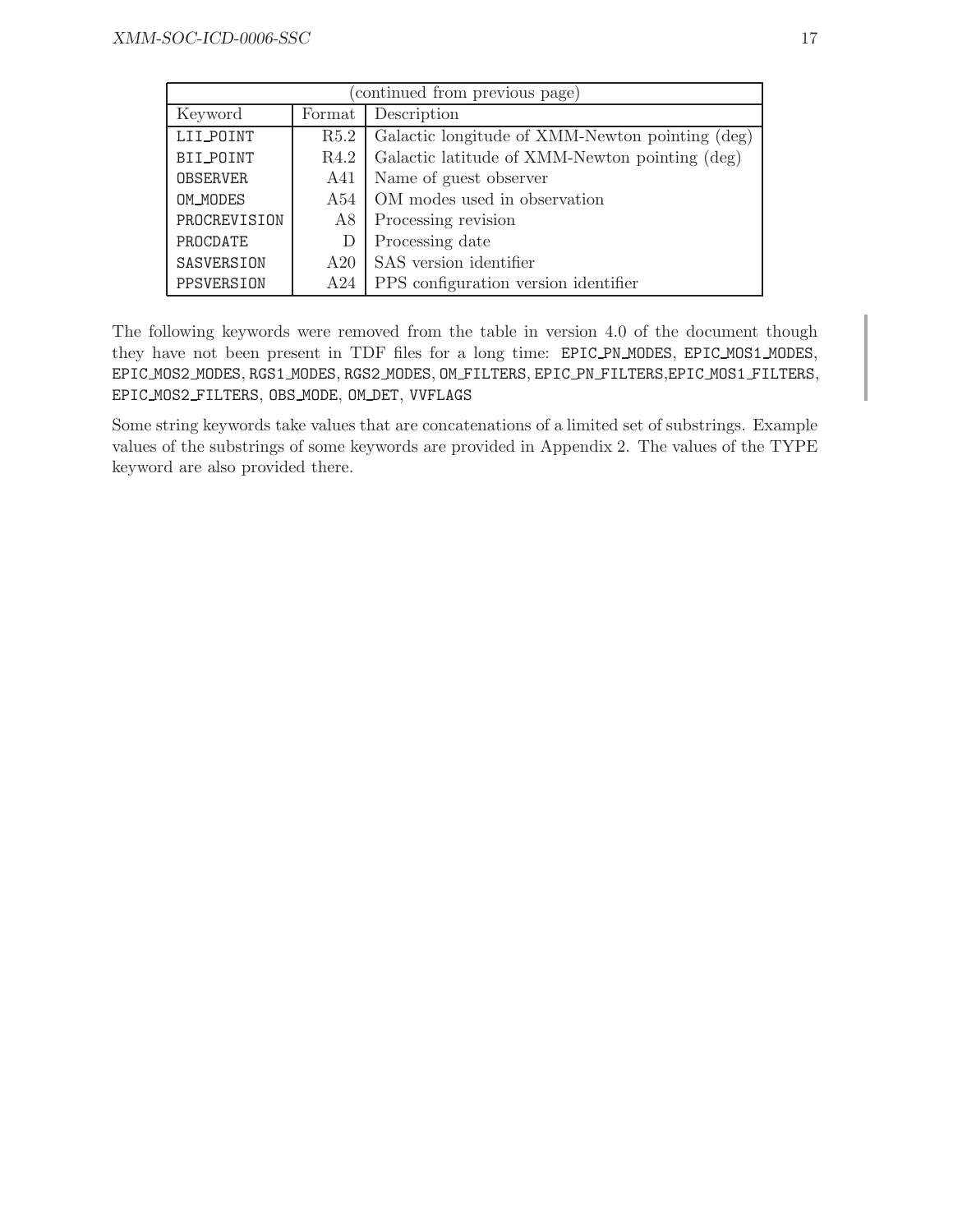## 9 Appendix 1

## 9.1 Data product file name

The form of the filenames of the data product files are shown in the following subsection.

These are provided for information only. They are subject to SAS configuration control, but not to ICD configuration control.

The filename fields are further described in [R-3].

### 9.1.1 PPS product file names

PPS data product filenames take the 27.3 character form:

| Field      | Meaning                                | Value |
|------------|----------------------------------------|-------|
| Ρ          | File type identifier                   | Ρ     |
| 0000000000 | Observation identifier                 |       |
| dd         | Data source identifier                 |       |
| u          | Exposure flag                          |       |
| eee        | Exposure number within the observation |       |
| tttttt     | Product type                           |       |
| S          | Data subset number                     |       |
| <b>XXX</b> | Source number                          |       |
|            |                                        |       |
|            | File format                            |       |

#### Poooooooooooddueeettttttsxxx.fff

Note the data subset number (s) may refer to the energy band for EPIC products, the window number or filter identifier for OM or the order number for RGS.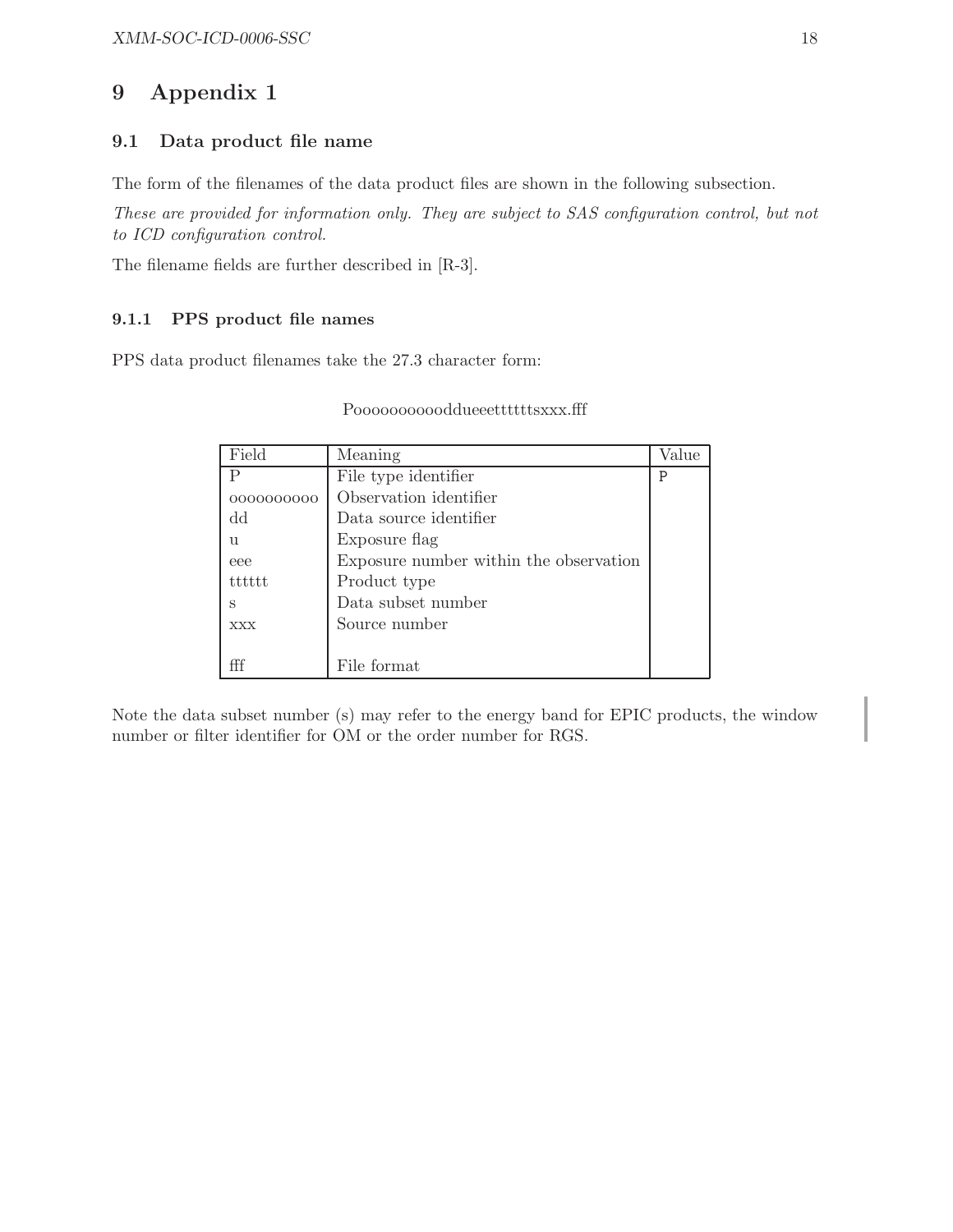## 10 Appendix 2

## 10.1 Allowed values of the TYPE keyword

All deliverable files have an associated keyword TYPE (section 8). The values of the TYPE keyword for each type of deliverable file are given in the table below.

| Deliverable file type        | Allowed TYPE keyword values |
|------------------------------|-----------------------------|
| Pipeline product group files | <b>EPIC EVENT LISTS</b>     |
|                              | <b>EPIC SKY IMAGES</b>      |
|                              | EPIC ANCILLARY              |
|                              | EPIC SOURCE LISTS           |
|                              | EPIC SOURCE-SPECIFIC        |
|                              | OM IMAGES                   |
|                              | OM SOURCE LISTS             |
|                              | OM TIMESERIES               |
|                              | OM ANCILLARY                |
|                              | RGS EVENT LISTS             |
|                              | RGS EXPOSURE IMAGES         |
|                              | RGS IMAGES                  |
|                              | RGS SPECTRA                 |
|                              | <b>RGS TIMESERIES</b>       |
|                              | CROSS-CORRELATION           |
|                              | PPS DATA                    |
|                              | PPS GRAPHICS                |
| PPS run message file         | PPS RUN MESSAGE             |

## 10.2 Example PPS product group keyword substring values

Some PPS product group string keywords may only be made up of specific character sub-strings (with blanks as delimiters), examples are given in the following table.

The values presented in the table are represented in this form in the ODF.

These are provided for information only. They are subject to SAS configuration control, but not to ICD configuration control.

| Keyword    | Allowed Values | Description |
|------------|----------------|-------------|
| INSTRUMENT | F.1            | EPIC MOS 1  |
|            | F.2            | EPIC MOS 2  |
|            | E3             | EPIC pn     |
|            | <b>DN</b>      | OМ          |
|            | R.1            | $RGS$ 1     |
|            | R2             | $RGS$ 2     |

I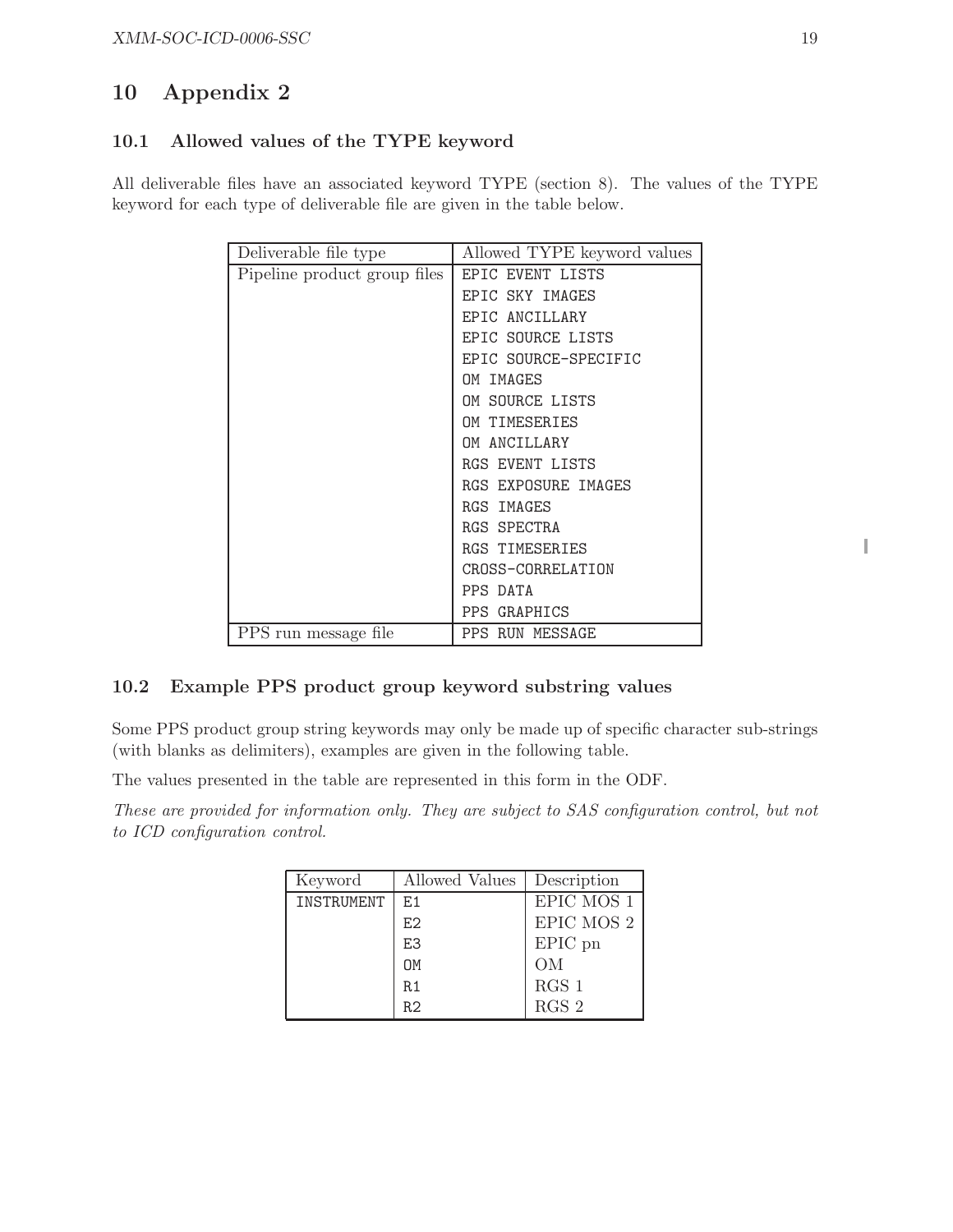## 11 Appendix 3

## 11.1 Constituents of the pipeline product group files

The data product files which are included in the pipeline product group files are listed here. The format and the expected number of file instances in the group are also given, in some cases this number is quite uncertain. FITS format files will be individually compressed with GNU gzip.

The following table is provided for information only. It is subject to SSC configuration control, but not to ICD configuration control.

| Product group              | Constituent files                        | Format       | Typical        |
|----------------------------|------------------------------------------|--------------|----------------|
|                            |                                          |              | number         |
| EPIC event list group      | EPIC MOS imaging mode event list         | <b>FITS</b>  | $\overline{2}$ |
|                            | EPIC PN imaging mode event list          | <b>FITS</b>  | $\mathbf{1}$   |
|                            | SLEW single raw event list (slew only)   | <b>FITS</b>  | $\mathbf{1}$   |
|                            | SLEW step event list (slew only)         | <b>FITS</b>  | 70             |
|                            | EPIC timing mode event list              | <b>FITS</b>  | $\Omega$       |
|                            | PPS HTML index                           | <b>HTML</b>  | 1              |
| EPIC sky image group       | $E\overline{PIC}$ image                  | <b>FITS</b>  | 18             |
|                            | SLEW step image (slew only)              | <b>FITS</b>  | 210            |
|                            | Unfiltered slew step image (slew only)   | <b>FITS</b>  | 70             |
|                            | EPIC observation image                   | <b>FITS</b>  | 1              |
|                            | EPIC observation exposure map            | <b>FITS</b>  | 1              |
|                            | PPS HTML index                           | <b>HTML</b>  | 1              |
| EPIC ancillary group       | EPIC camera exposure map                 | <b>FITS</b>  | 18             |
|                            | SLEW step exposure map (slew only)       | <b>FITS</b>  | 210            |
|                            | EPIC camera background map               | <b>FITS</b>  | 18             |
|                            | EPIC camera background map               | <b>FITS</b>  | 18             |
|                            | EPIC camera detector mask                | <b>FITS</b>  | 15             |
|                            | EPIC camera global background timeseries | <b>FITS</b>  | $\sqrt{3}$     |
|                            | EPIC exposure-merged exposure map        | <b>FITS</b>  | $15\,$         |
|                            | EPIC observation sensitivity map         | <b>FITS</b>  | 1              |
|                            | EPIC observation exposure map            | <b>FITS</b>  | 1              |
|                            | EPIC observation region file             | <b>ASCII</b> | 1              |
|                            | PPS HTML index                           | <b>HTML</b>  | $\mathbf{1}$   |
| EPIC source list group     | EPIC obs box-local source list           | <b>FITS</b>  | $\mathbf 1$    |
|                            | EPIC obs box-map source list             | <b>FITS</b>  | $\mathbf{1}$   |
|                            | EPIC obs ml source list                  | <b>FITS</b>  | 1              |
|                            | EPIC FITS summary source list            | <b>FITS</b>  | 1              |
|                            | EPIC FITS summary source list            | <b>HTML</b>  | 1              |
|                            | PPS HTML index                           | <b>HTML</b>  | 1              |
| EPIC source-specific group | EPIC FITS source timeseries              | <b>FITS</b>  | 30             |
|                            | EPIC FITS source spectrum                | <b>FITS</b>  | 30             |
|                            | EPIC FITS source bkground spectrum       | <b>FITS</b>  | 30             |
| (continued on next page)   |                                          |              |                |

I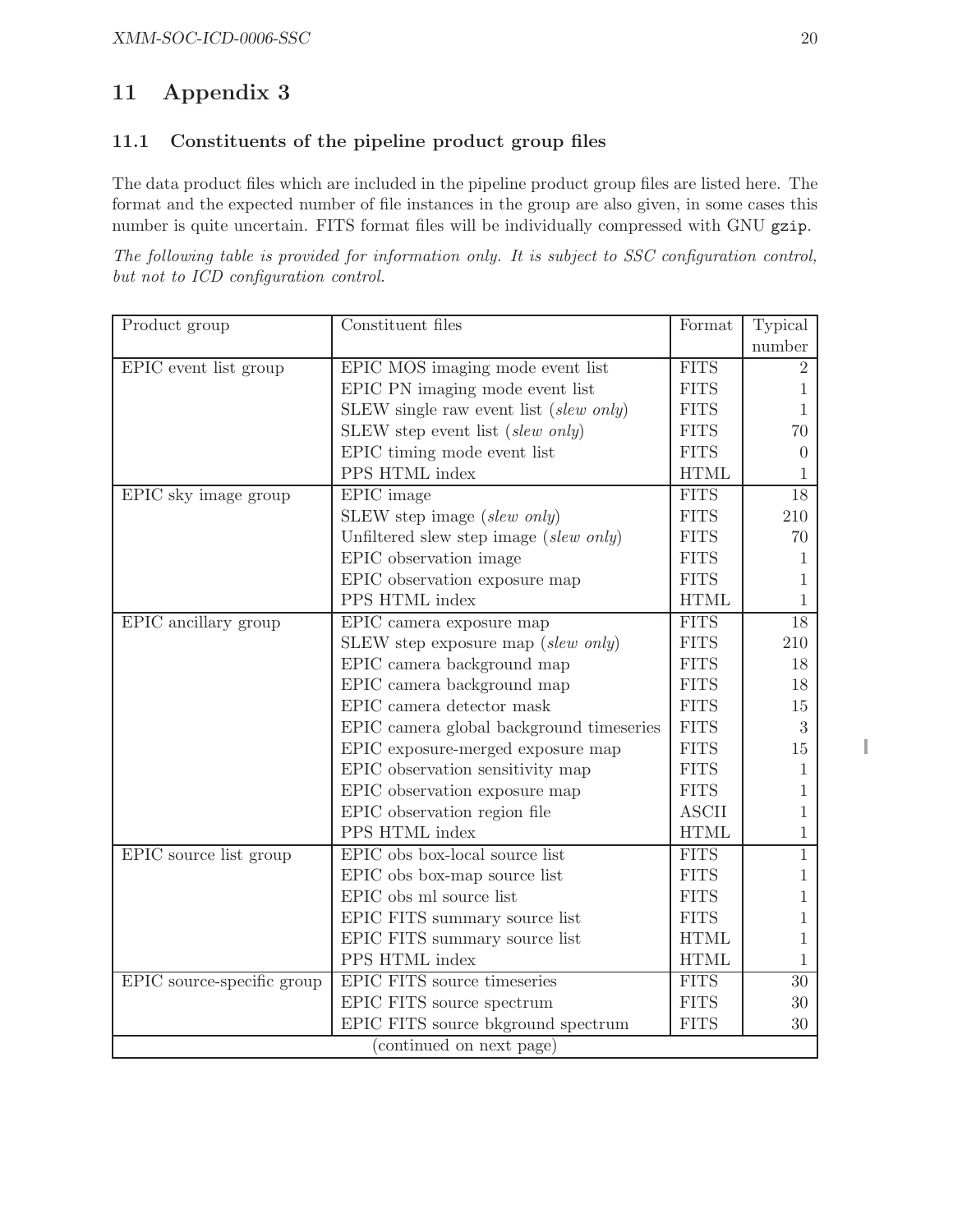| (continued from previous page)          |                                       |              |                |  |
|-----------------------------------------|---------------------------------------|--------------|----------------|--|
| Product group                           | Constituent files                     | Format       | Typical number |  |
|                                         | EPIC FITS ancillary response file     | <b>FITS</b>  | 30             |  |
|                                         | EPIC source region                    | <b>ASCII</b> | 30             |  |
|                                         | PPS HTML index                        | <b>HTML</b>  | 1              |  |
| OM images                               | OM OSW FITS image                     | <b>FITS</b>  | 20             |  |
|                                         | OM OSW FITS sky image                 | <b>FITS</b>  | $20\,$         |  |
|                                         | OM observation FITS sky image         | <b>FITS</b>  | $\overline{2}$ |  |
|                                         | OM OSW FITS Grism-aligned image       | <b>FITS</b>  | 3              |  |
|                                         | OM OSW FITS Grism spectra list        | <b>FITS</b>  | 3              |  |
|                                         | OM OSW FITS Grism spectrum            | <b>FITS</b>  | 3              |  |
|                                         | PPS HTML index                        | <b>HTML</b>  |                |  |
| OM source lists group                   | OM OSW source list                    | <b>FITS</b>  | 20             |  |
|                                         | OM observation source list            | <b>FITS</b>  | 1              |  |
|                                         | OM OSW FITS grism source list         | <b>FITS</b>  | 3              |  |
|                                         | PPS HTML index                        | <b>HTML</b>  |                |  |
| OM timeseries group                     | OM OSW FITS source timeseries         | <b>FITS</b>  | 10             |  |
|                                         | OM OSW source timeseries              | PDF          | 10             |  |
|                                         | OM FITS tracking star timeseries      | <b>FITS</b>  | 8              |  |
|                                         | PPS HTML index                        | <b>HTML</b>  | 1              |  |
| OM ancillary group                      | OM OSW ASCII region                   | <b>ASCII</b> | 20             |  |
|                                         | PPS HTML index                        | <b>HTML</b>  | 1              |  |
| RGS event list group                    | RGS event list                        | <b>FITS</b>  | $\overline{2}$ |  |
|                                         | RGS source list                       | <b>FITS</b>  | $\overline{2}$ |  |
|                                         | PPS HTML index                        | <b>HTML</b>  | 1              |  |
| $\overline{\text{RG}}$ S exposure group | RGS exposure map                      | <b>FITS</b>  | $\overline{2}$ |  |
|                                         | PPS HTML index                        | <b>HTML</b>  | 1              |  |
| RGS image group                         | <b>RGS FITS</b> image                 | <b>FITS</b>  | $\overline{2}$ |  |
|                                         | RGS FITS energy-dispersion image      | <b>FITS</b>  | $\overline{2}$ |  |
|                                         | PPS HTML index                        | <b>HTML</b>  | 1              |  |
| RGS spectrum group                      | RGS FITS source spectrum              | <b>FITS</b>  | $\overline{4}$ |  |
|                                         | RGS FITS source region spectrum       | <b>FITS</b>  |                |  |
|                                         | RGS FITS background spectrum          | <b>FITS</b>  | 4              |  |
|                                         | RGS FITS background model spectrum    | <b>FITS</b>  | 4              |  |
|                                         | RGS FITS response matrix              | <b>FITS</b>  | $\overline{2}$ |  |
|                                         | RGS FITS whole field spectrum         | <b>FITS</b>  | 4              |  |
|                                         | RGS FITS whole field response matrix  | <b>FITS</b>  | $\overline{2}$ |  |
|                                         | RGS FITS fluxed spectrum              | <b>FITS</b>  | T              |  |
|                                         | RGS FITS flare background timeseries  | <b>FITS</b>  | 2              |  |
|                                         | RGS FITS cross-dispersion histogram   | <b>FITS</b>  | $\overline{2}$ |  |
|                                         | PPS HTML index                        | <b>HTML</b>  | 1              |  |
| RGS timeseries group                    | RGS FITS background-subtracted        | <b>FITS</b>  | $\overline{2}$ |  |
|                                         | source timeseries                     |              |                |  |
|                                         | RGS FITS source background timeseries | <b>FITS</b>  | $\sqrt{2}$     |  |
| (continued on next page)                |                                       |              |                |  |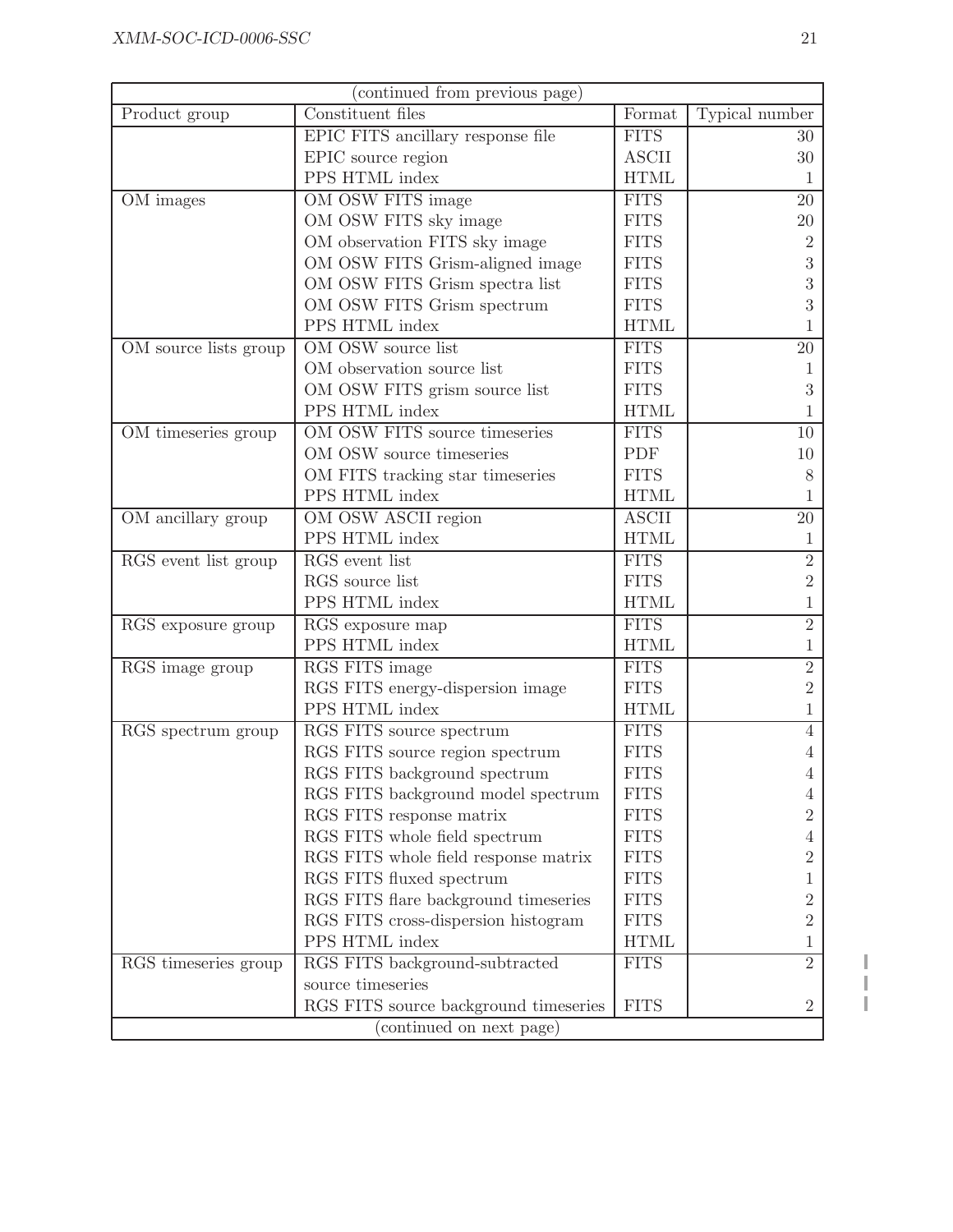| (continued from previous page) |                                       |                        |                |
|--------------------------------|---------------------------------------|------------------------|----------------|
| Product group                  | Constituent files                     | Format                 | Typical number |
| Cross-correlation group        | FITS source cross-corr summary        | FITS/HTML              | $\overline{2}$ |
|                                | FITS source cross-corr results        | <b>FITS</b>            | 20             |
|                                | FITS FOV cross-corr summary           | FITS/HTML              | 1              |
|                                | FITS FOV cross-corr results           | <b>FITS</b>            | 10             |
|                                | Finding chart plot                    | PDF                    | 80             |
|                                | Cross-corr searched catalogues        | FITS/HTML              | $\overline{2}$ |
|                                | Cross-corr catalogue descriptions     | <b>HTML</b>            | 20             |
|                                | XMM-Newton - rosat image plot         | PDF                    | 1              |
|                                | XMM-Newton catalogue plot             | PDF                    | 1              |
|                                | Main cross-corr page                  | <b>HTML</b>            | 1              |
|                                | PPS HTML index                        | <b>HTML</b>            | 1              |
| PPS data group                 | PPS product index                     | <b>FITS</b>            |                |
|                                | Calibration index file                | <b>FITS</b>            |                |
|                                | Attitude time series                  | <b>FITS</b>            |                |
|                                | Reference catalogue                   | <b>FITS</b>            |                |
|                                | PPS script log                        | $\operatorname{ASCII}$ | 1              |
|                                | PPS HTML index                        | <b>HTML</b>            | 1              |
| PPS graphics group             | EPIC PNG image                        | <b>PNG</b>             | $\sqrt{3}$     |
|                                | EPIC PNG exposure map                 | <b>PNG</b>             | 3              |
|                                | EPIC PNG background map               | <b>PNG</b>             | 3              |
|                                | EPIC PDF global background timeseries | PDF                    | 3              |
|                                | EPIC PNG observation image            | <b>PNG</b>             |                |
|                                | EPIC PNG observation exposure map     | <b>PNG</b>             |                |
|                                | EPIC PNG observation background map   | <b>PNG</b>             | 1              |
|                                | EPIC PDF source timeseries plot       | PDF                    | 30             |
|                                | EPIC PDF source FFT plot              | PDF                    | 30             |
|                                | EPIC PDF source spectrum plot         | PDF                    | 30             |
|                                | EPIC HTML summary page                | <b>HTML</b>            | 1              |
|                                | OM PDF tracking history plot          | PDF                    | 10             |
|                                | OM PNG sky image                      | <b>PNG</b>             | 20             |
|                                | OM PNG observation sky image          | <b>PNG</b>             | $\overline{2}$ |
|                                | OM PDF grism spectrum plot            | PDF                    | 3              |
|                                | OM HTML summary page                  | <b>HTML</b>            |                |
|                                | RGS image plot                        | <b>PNG</b>             | 2              |
|                                | RGS energy-dispersion image plot      | <b>PNG</b>             | $\overline{2}$ |
|                                | RGS source spectrum plot              | PDF                    | $\overline{2}$ |
|                                | RGS whole field spectrum plot         | PDF                    | $\overline{2}$ |
|                                | RGS fluxed source spectrum plot       | PDF                    | 1              |
|                                | RGS HTML summary page                 | <b>HTML</b>            | $\mathbf{1}$   |
|                                | HTML source cross-corr summary        | <b>HTML</b>            | 1              |
|                                | HTML source cross-corr results        | <b>HTML</b>            | $\mathbf 1$    |
|                                | (continued on next page)              |                        |                |